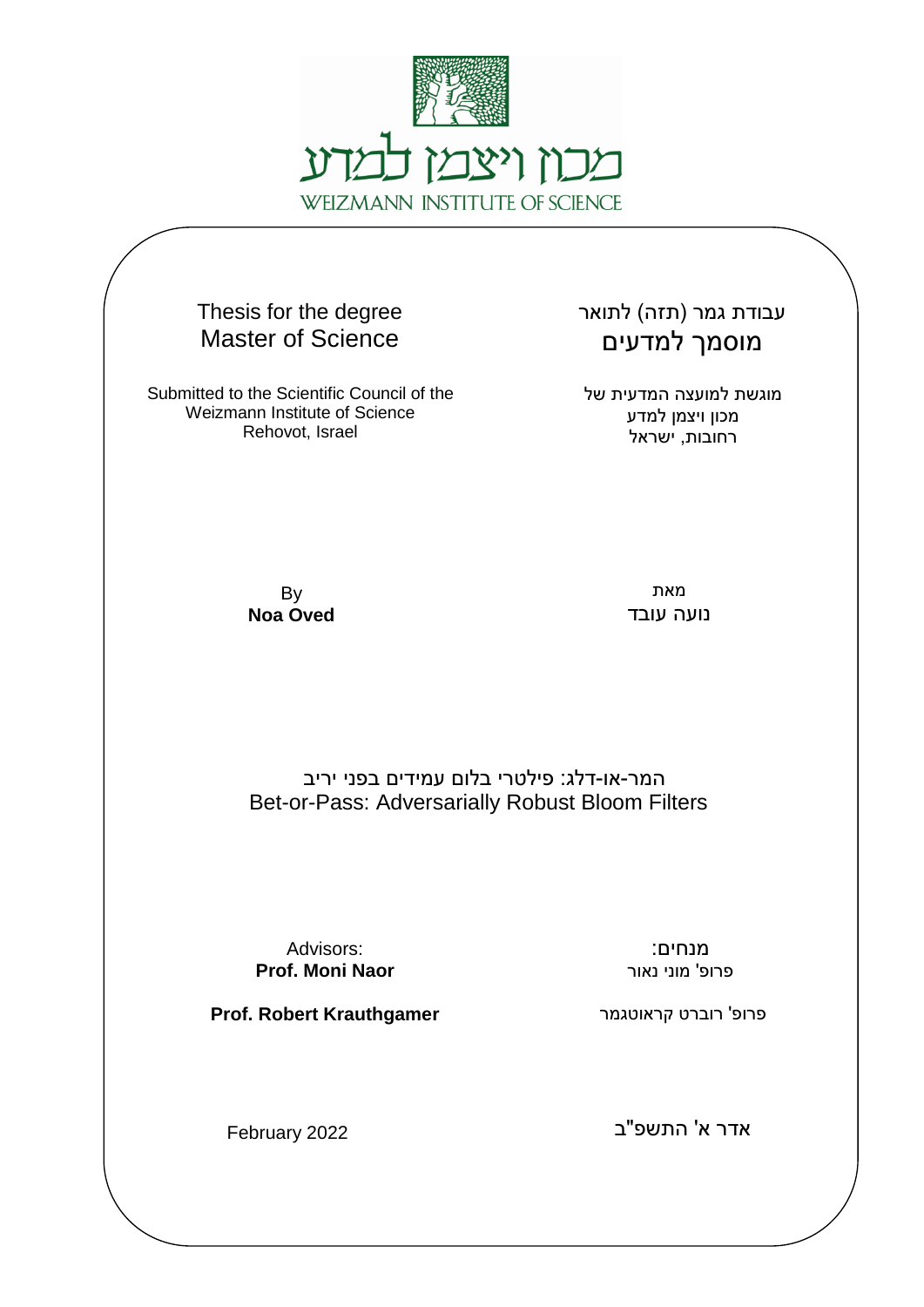#### Abstract

A Bloom filter is a data structure that maintains a succinct and probabilistic representation of a set  $S \subseteq U$  of elements from a universe U. It supports approximate membership queries. The price of the succinctness is allowing some error, namely false positives: for any  $x \notin S$ , it might answer 'Yes' but with a small (non-negligible) probability.

When dealing with such data structures in adversarial settings, we need to define the correctness guarantee; however, it is unclear how one should formalize the requirement that bad events happen infrequently and those false positives are appropriately distributed. Recently, some works have been investigating this topic, suggesting different robustness definitions.

In this work, we continue this line of research and propose several robustness notions for Bloom filters that allow the adaptivity of queries. The goal is that a robust Bloom filter should behave like a random biased coin even for an adaptive adversary. The robustness definitions are formalized by the type of test the Bloom filter should pass. We then explore the relationships between these notions and highlight the notion of Bet-or-Pass as capturing the desired properties of such a data structure.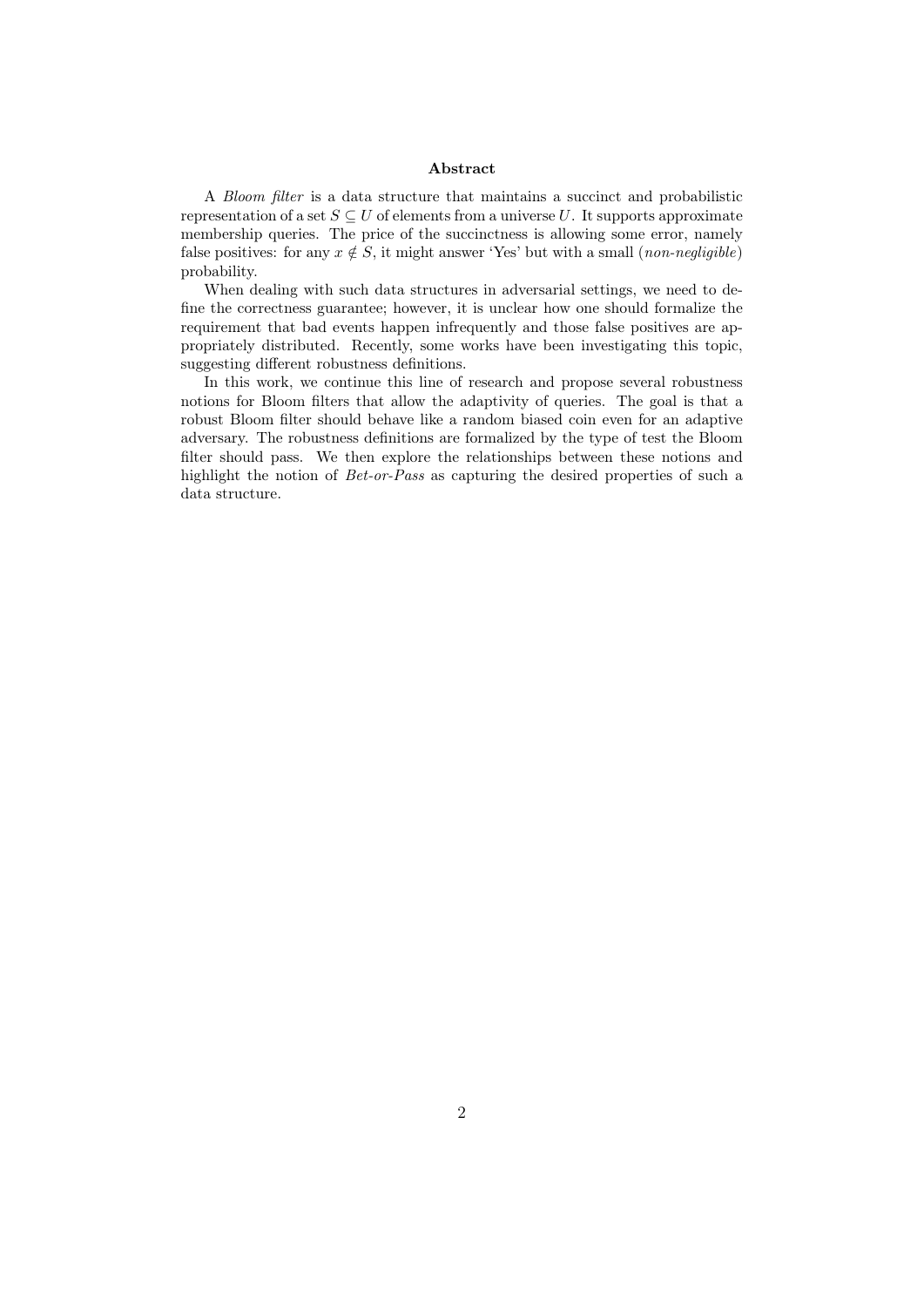## Acknowledgements

First, I wish to thank Prof. Moni Naor, whose insights, refinements, and expertise contributed significantly to this research. I learned a lot from you. Second, I wish to thank Prof. Robert Krauthgamer for his help and insightful comments. Finally, I wish to thank my family for their support and love.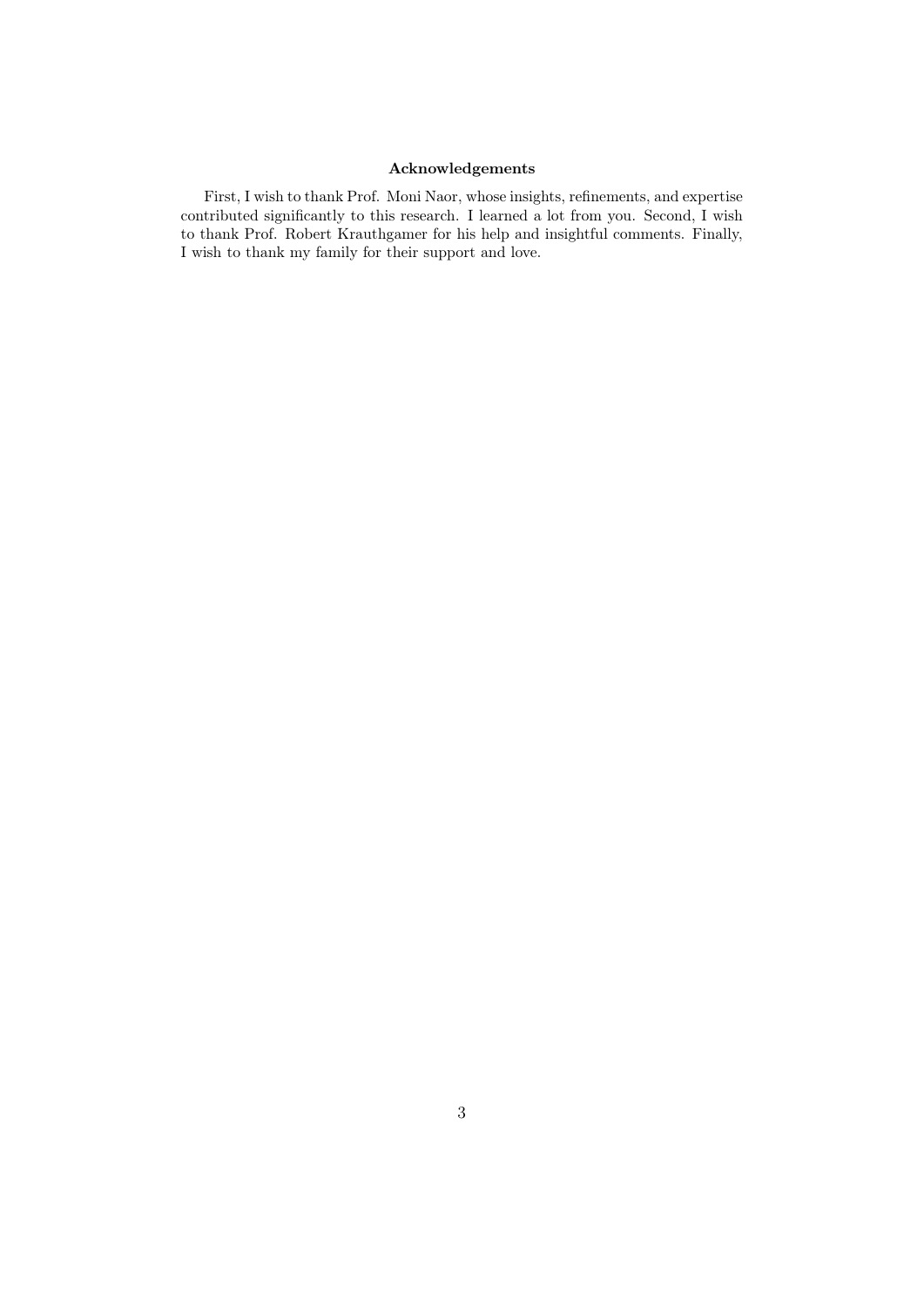# Contents

| $\mathbf{1}$ | Introduction                                                                         | 5  |
|--------------|--------------------------------------------------------------------------------------|----|
|              | 1.1                                                                                  | 6  |
|              | 1.2                                                                                  | 8  |
|              | Model and Problem Definition                                                         | 9  |
|              | 2.1                                                                                  | 10 |
| 3            | Defining Robust Bloom filters                                                        | 11 |
|              | 3.1                                                                                  | 11 |
|              | 3.2                                                                                  | 12 |
| 4            | Relationships Between the Various Notions of Robustness                              |    |
|              | 4.1                                                                                  | 18 |
|              | 4.2                                                                                  | 21 |
|              | 4.3                                                                                  | 26 |
| 5            | Computational Assumptions and One-way Functions                                      |    |
|              | Constructions of Bet-or-Pass Resilient Bloom Filters using One-way Functions.<br>5.1 | 26 |
|              |                                                                                      |    |
|              | 5.2                                                                                  | 28 |

# 4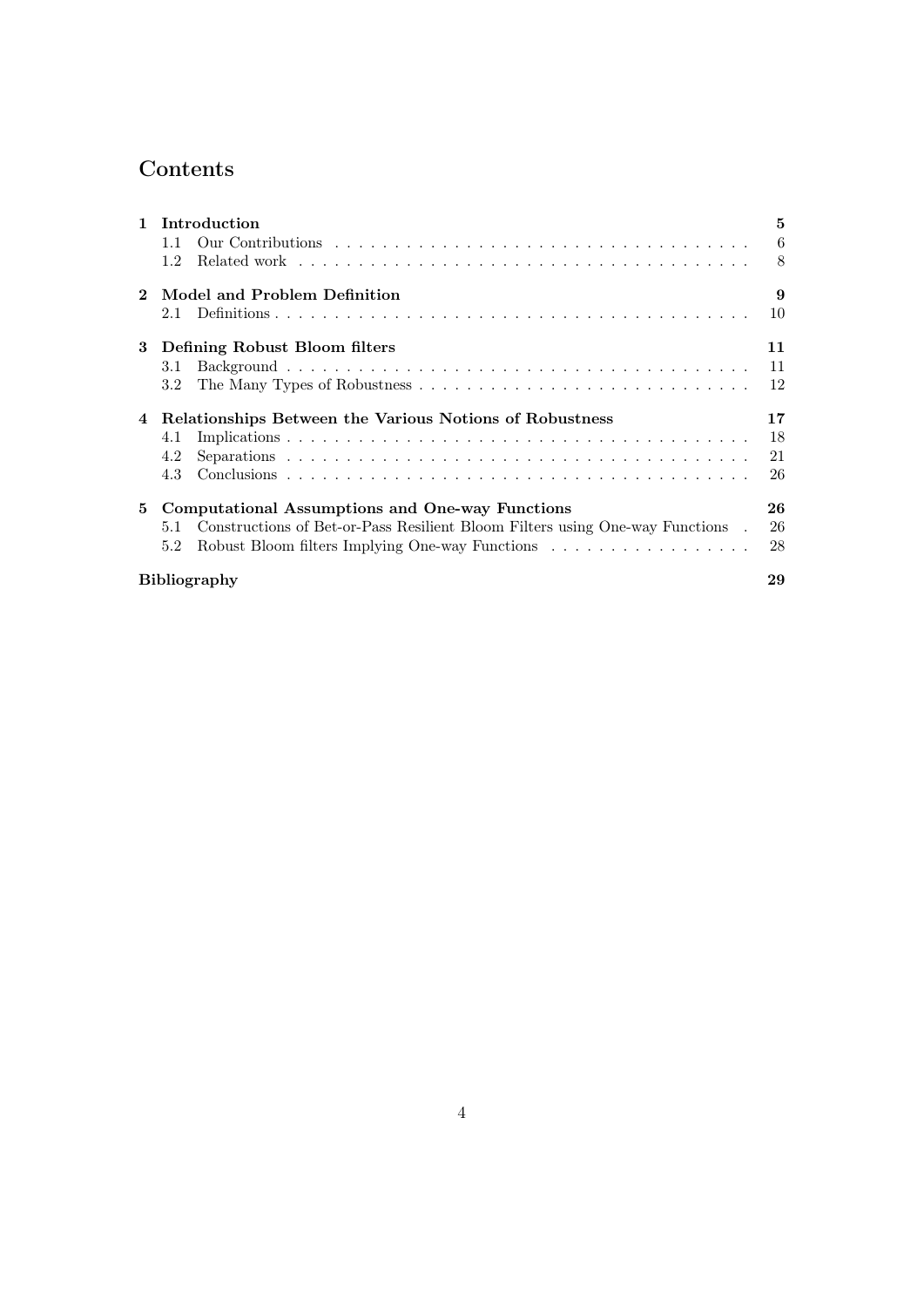# <span id="page-4-0"></span>1 Introduction

A Bloom filter is a data structure that maintains a succinct and probabilistic representation of a set  $S \subseteq U$  of elements from a universe U. It supports approximate membership queries. Bloom filters have one-sided error: for any  $x \in S$ , the Bloom filter must answer 'Yes' while for any  $x \in U \setminus S$ , it is allowed to answer 'Yes' but with a small error probability at most  $\varepsilon$ , and otherwise, it answers 'No'. That is, it admits false positives but not false negatives.

The small memory used by Bloom filters (as opposed to storing  $S$  precisely) and the fast query time makes Bloom filters extremely useful in various areas. This comes at the price of a certain rate of false positive - elements not in the set declared as being in the set. False positives can affect performance, e.g., they can incur unnecessary disk access, lead to spam emails that are not marked as spam, and allow misspelled words. Therefore, the false positive rate is the main correctness metric that interests us. It is important to note that the false positive rate cannot be negligible if we wish to save space<sup>[1](#page-4-1)</sup>.

When we are dealing with a data structure such as Bloom filters, with a *non-negligible* falsepositive rate the question is how should we define the correctness guarantee: what does it mean to see bad events infrequently, i.e., how can we claim the data structure behaves "nicely". (In contrast, in most of cryptography a "bad" event happens with only negligible probability and the definition of security is that we aren't likely to see it at all). One way to define the correctness is by first fixing a sequence of inputs (equivalently, the queries) and then show an upper bound on the false positive rate. However, this is not sufficient in many scenarios, especially when the queries are chosen adaptively, based on previous queries' responses.

This work proposes several robustness notions for Bloom filters that allow adaptivity and capture adversaries with different goals, using different evaluation metrics. The robustness definitions are formalized as tests to the Bloom filter. We investigate the relationships between these notions and propose one notion as the most desirable one to define robust Bloom filters.

There are many variants of Bloom filters, for instance, where the Bloom filter is initially empty and the set  $S$  is defined via insert queries, or where some information is attached to each element and we wish to retrieve this information. In this work we concentrate on the case where the set S is fixed and the queries are adaptively chosen. Our definitions are relevant to other variants as well, and as far as we can see, so are the relationships we found. In addition, the question of defining the resiliency of a data structure with non-negligible failure faced with an adaptive adversary is relevant to other data structures, and our results apply to them as well.

Robust Bloom filters. The correctness of Bloom filters was mainly analyzed under the assumption that we first fix a query x and then compute the error probability over the internal randomness. We refer to this as the *static analysis*. One might ask what happens when an adversary chooses the next query based on the response of previous ones? Does the error probability remain the same? Those questions motivated the analysis of Bloom filters in adversarial settings, where an adversary chooses her queries adaptively.

We refer to a Bloom filter as robust if it satisfies some correctness guarantee under adaptive adversarial settings. Our wishful thinking is that a "robust" Bloom filter should behave like a truly unpredictable biased coin; that is, each query is false positive with probability at most  $\varepsilon$  regardless of the result of previous queries. Indeed, this is the case in the static settings. However, it is not true and more complex to formalize when considering a sequence of (mostly adaptively) chosen queries. One reason this is not true is that seeing the response on previous

<span id="page-4-1"></span><sup>&</sup>lt;sup>1</sup>The lower bound on memory requirements of a Bloom filter is  $n \log 1/\varepsilon$  where n is the number of elements in S and  $\varepsilon$  is the error probability.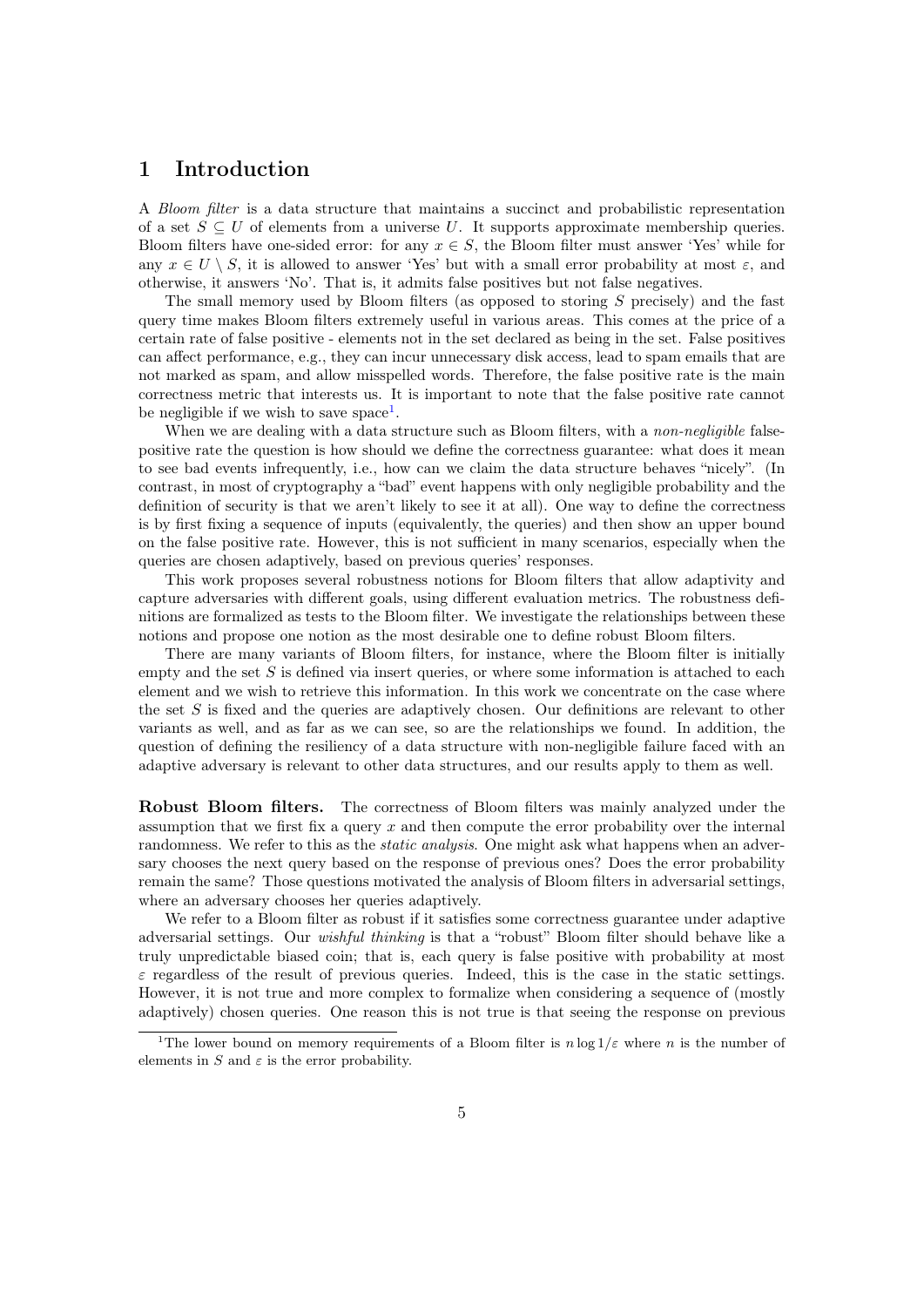inputs might leak some information about the internal state of the data structure or the random bits used. This, in turn, can be used by an adversary that, for example, wants to increase the false-positive rate.

An example to demonstrate an adaptive attack is when using Bloom filters in Web cache sharing (see [\[FCAB00\]](#page-29-0)). When a proxy gets a request for a web page, it first checks if the page is available in its cache, and only then does it search for the web page on another proxy cache. As a final resort, it requests the web page from the Web. Therefore, proxies must know the cache's content of other proxies. For such a scheme to be effective, proxies do not transfer the exact contents of their caches but instead periodically broadcast Bloom filters that represent it. If a proxy wants to know if another proxy has a page in its cache, it checks the corresponding Bloom filter. In case of false positives, a proxy may request a page from another proxy, only to find that this proxy does not have that page. In this case, a delay is caused. In the static analysis, one would set the error to be small such that cache misses rarely happen. However, an adversary requesting for web pages can time the result of the proxy, and learn the responses of the Bloom filters. In turn, this might enable her to find false positives and cause unsuccessful cache access, which leads to an overload. Note that the adversary cannot repeat a false positive since the proxy will save it in its cache once a web page is requested. A similar example was presented in [\[NY15\]](#page-29-1).

### <span id="page-5-0"></span>1.1 Our Contributions

We explore old and new notions of *robustness* for Bloom filters and study the relationships between them. The precise definitions are given in Section [3.](#page-10-0) Our definitions aim to capture the idea that a robust Bloom filter should behave like a random biased coin even for an adaptive adversary. We highlight the notion of *Bet-or-Pass* as capturing the desired properties of such a data structure. First, as we shall see, it gives us the strongest guarantee we can (currently) imagine. Second, it is not too strong: exists a Bloom filter satisfying this notion. Finally, it is easy to check whether a Bloom filter satisfies this definition.

Following the work of Naor and Yogev [\[NY15\]](#page-29-1) we define robustness tests in the form of a game with an adversary. The adversary chooses the set S and adaptively queries the Bloom filter. The goal of the adversary differs between tests. Naor and Yogev defined that following the adaptive queries, the adversary **must** output a never-queried before element  $x^*$ , which she thinks is a false positive. They said that an adversary makes the Bloom filter fail if  $x^*$  is a false positive. They wanted the probability of an adversary to make the Bloom filter fail to be at most ε. We refer to the security notion of Naor and Yogev as the Always-Bet (AB) test.

We define a new test, extending the AB test. First, we allow the adversary to pass, meaning she does not have to provide any output. This gives the adversary more flexibility and defines a more robust test. In addition, we define an adversary's profit: if she outputs (bets on) an element  $x^*$  which is indeed a false positive, she is rewarded; otherwise, she "pays". If she chooses to pass, her profit is zero. Our profit definition gives rise to a new metric to evaluate Bloom filters: we set the payments so that a random guess with probability  $\varepsilon$  has an expected profit of 0. We say that an adversary makes the Bloom filter fail in the  $Bet-or-Pass$  (BP) test if her expected profit is noticeably larger than 0. In this case, the Bloom filter fails the BP test, i.e., it is not robust under the BP test.

The AB and the BP tests consider a one-time challenge,  $x^*$ . We also consider tests with a "continuous" flavor; those tests examine the false positive rate in the entire sequence of adaptive queries and look for "anomalies". We propose a new family of tests following our original desire to require a robust Bloom filter to behave like a truly unpredictable biased coin. Informally, it tests whether a sequence generated by the output of a Bloom filter on adaptively selected queries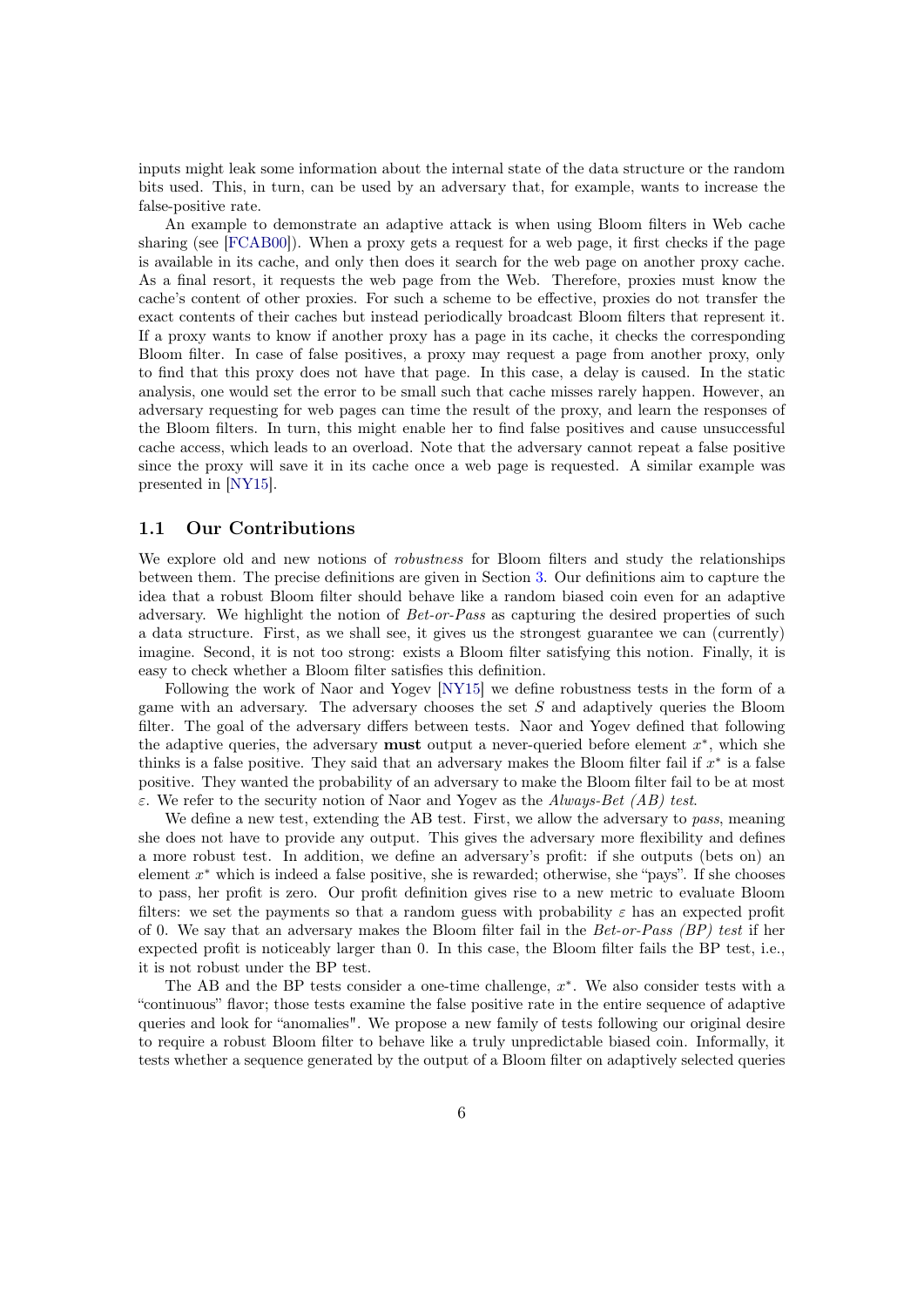

<span id="page-6-0"></span>Figure 1: The relationships between the different definitions.

"looks like" a biased random coin to any efficient observer (that examines some property of the sequence). Since there can be elements that are always true negatives and we are only interested in cases where an adversary increases the false positive rate, we consider monotone observers only - observers that test a monotone property of the sequence. In other words, observers that are sensitive to the addition of false positives and not the reduction of ones. If a Bloom filter passes all monotone tests, we say it is monotone test resilient. We then analyze a special case of the monotone test: we look at the expected number of false positives. We say that a Bloom filter passes the expected count test if the expected number of false positive in t queries is at most the expected number of ones in a sequence of t independent biased coin tosses.

Finally, we emphasize why adaptive queries are interesting by introducing a test we call the semi-adaptive prediction test. In this test, the adversary chooses a set of queries  $Q$  (nonadaptively) in advance. Then she sends the elements from  $Q$  one by one to the Bloom filter and observes its results. The adversary aims to find a false positive element from Q that was not queried yet (the adaptive part). A Bloom filter is a semi-adaptive prediction resilient if no adversary can find a false positive element from  $Q$  with a probability of at least  $\varepsilon$ .

Relationships. We explore the relationships between the different definitions (see Fig. [1\)](#page-6-0). We prove that a Bloom filter that passes the BP test also passes the AB test. On the other hand, we show that a Bloom filter that passes the AB test does not necessarily pass the BP test. This suggests that the BP test is a more robust notion than the AB test. We support this idea by showing that the *BP test implies monotone test resilience*<sup>[2](#page-6-1)</sup> while a Bloom filter that passes the AB test is not necessarily monotone test resilient. However, we show that the AB test, in turn, implies passing the expected count test and has semi-adaptive prediction resilience. We also demonstrate that the expected count test and semi-adaptive prediction resilient are weak notions: we construct Bloom filters that satisfy those notions and fail the AB test. Finally, we show that monotone test resilience implies passing the expected count test, supporting that the expected count is indeed a special case of monotone test. We conclude that passing the BP test guarantees the desired robust properties and suggests it is the correct way to define a robust Bloom filter.

Computational Assumptions and One-way Functions. Naor and Yogev [\[NY15\]](#page-29-1) proved existential equivalence between Bloom filters that pass the AB test (against a computa-tionally bounded adversary) and one-way functions<sup>[3](#page-6-2)</sup>. We refer to it as the equivalence result. We ask whether this equivalence still holds given a Bloom filter that passes the BP test. The simpler direction shows that a Bloom filter that passes the BP test implies the existence of one way function (we get it immediately by the implication of the BP test on the AB test). Showing

<span id="page-6-3"></span><span id="page-6-2"></span><span id="page-6-1"></span><sup>2</sup>This is reminiscent of the fact that in pseudorandomness the next-bit-test implies all efficient tests. <sup>3</sup>One-way functions are functions that, informally speaking, are easy to compute but hard to invert.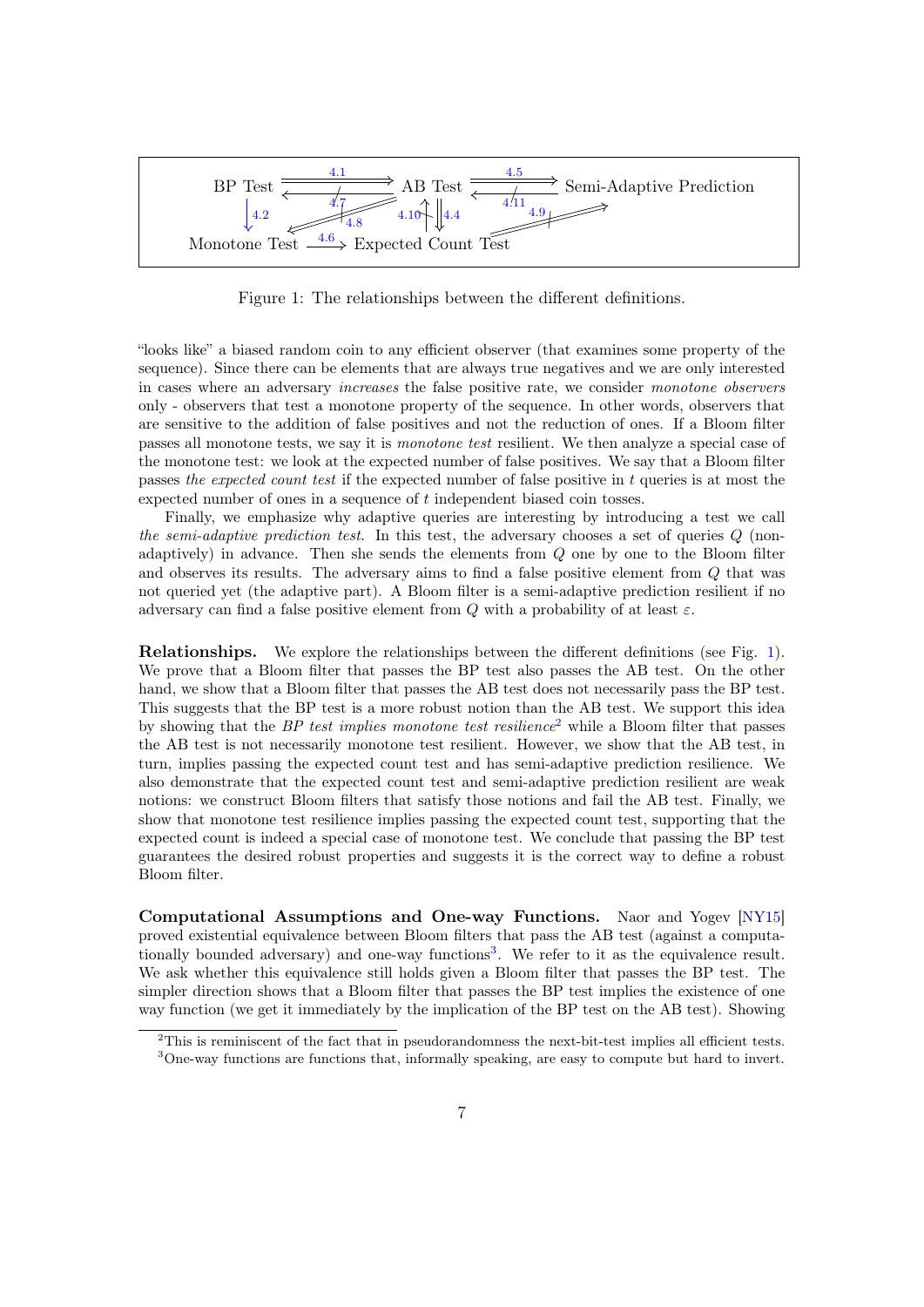the other direction is a little bit more challenging. We show a modification of the construction of Bloom filter from [\[NY15\]](#page-29-1) that passes the BP test and can be based on the existence of one-way functions. This, in turn, show the desired equivalence.

We also ask whether weaker notions of robustness imply one-way functions. We show that if one-way functions do not exist, then any non-trivial[4](#page-7-1) Bloom filter fails the expected count test and can be "attacked" by an efficient adversary in a semi-adaptive prediction resilient way.

### <span id="page-7-0"></span>1.2 Related work

The first work to consider adaptive adversaries that choose queries based on the response of the Bloom filter is by Naor, and Yogev [\[NY15\]](#page-29-1). They defined an adversarial model for Bloom filters through a game with an adversary. The adversary has only oracle access to the Bloom filter and cannot see its internal randomness. She can adaptively query the filter, and her goal is to find a never-queried-before false-positive element. We continue this line of research by introducing new adversarial models, suggesting new ways to evaluate the Bloom filter performance. Naor and Yogev also presented a tight connection between Bloom filters in their model and one-way functions, which we extend to our settings.

Following [\[NY15\]](#page-29-1), Clayton, Patton, and Shrimpton [\[CPS19\]](#page-29-2) analyzed Bloom filters, as well as other data structures such as counting Bloom filters and count-min sketches, in adversarial settings. They analyzed the probability of getting some predefined number of false-positive elements in a sequence of adaptive queries (as opposed to the probability of finding one neverqueried before false-positive element). This type of analysis is similar to our expected count test.

Another move towards adaptivity was made by Bender et al. [\[BFG](#page-28-1)<sup>+</sup>18]. Similarly to [\[NY15\]](#page-29-1), they indicated that the bound of false-positive probability only applies to a single fixed query, and a sequence of queries can have a much larger false positive rate (simply by repeating a false positive query). Their main concern was when an adversary repeats a false positive query (unlike Naor and Yogev, which did not allow repeating queries). To deal with this type of attack, they defined an *adaptive filter*: a filter that adapts to false positives, which means that even for an element that was queried and returned as a false positive, repeating it results in a false positive rate of at most  $\varepsilon$ . Their analysis assumes that the adversary could not find a neverqueried-before element that is a false positive with probability greater than  $\varepsilon$  when using the result of previous queries. Their assumption can be achieved using the constrictions in [\[NY15\]](#page-29-1). Therefore, their work is orthogonal to Naor and Yogev (and ours) since their concern is dealing with repeated queries and does not deal with the problem of using adaptivity to find neverqueried false positives. This case of repeated queries was also discussed by Mitzenmacher et al. [\[MPR20\]](#page-29-3) (adaptive cuckoo filter), and by Lee et al. [\[LMSS21\]](#page-29-4) (telescoping adaptive filter  $(TAF)$ ).

The problem of defining correctness in adaptive settings was also investigated in streaming algorithms. There has been a growing interest in adversarial streaming algorithms. These algorithms preserve their efficiency and correctness even if the stream is chosen adaptively by an adversary that observes the algorithm's output (and therefore can depend on the internal randomness of the algorithm). Hardt and Woodruff [\[HW13\]](#page-29-5) showed that linear sketches are inherently non-robust to adaptively chosen inputs and cannot be used to compute the Euclidean norm of its input (while they are primarily used for this reason in the static setting). Kaplan et al. [\[KMNS21\]](#page-29-6) introduced a streaming problem that shows a gap between adversarial and

<span id="page-7-1"></span><sup>4</sup>Non-trivial Bloom filters are Bloom filters that require less space than the amount of space required to explicitly store the set.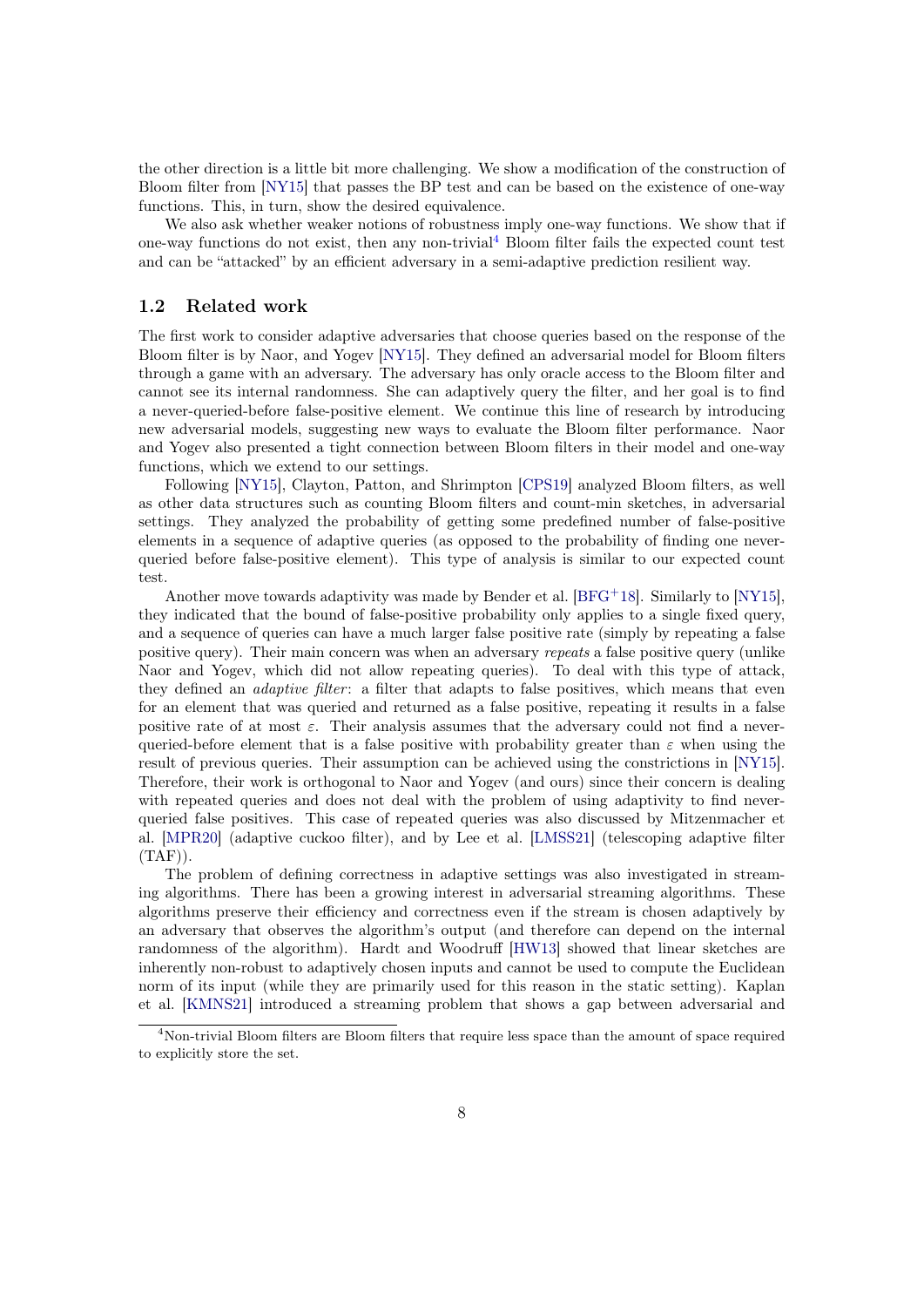oblivious streaming in the space complexity requirement. On the positive side, Ben-Eliezer et al. [\[BJWY21\]](#page-28-2) presented generic compilers that transform a non-robust streaming algorithm into a robust one in various scenarios. Hassidim et al. [\[HKM](#page-29-7)+20] and Woodruff and Zhou [\[WZ20\]](#page-29-8) continued their work suggesting better overhead.

# <span id="page-8-0"></span>2 Model and Problem Definition

We start by defining our model. For universe  $U = [u]$  we are given a subset  $S \subset U$  of n elements. The set can either be fixed throughout the lifetime of the Bloom filter or can be formed via insert queries. As mentioned, we consider the case where the set  $S$  is fixed; however, our results can be extended to other settings.

Following the work of [\[NY15\]](#page-29-1), we model a Bloom filter  $\mathbf{B} = (\mathbf{B}_1, \mathbf{B}_2)$  as a data structure consisting of two parts: a setup algorithm  $B_1$  and a query algorithm  $B_2$ . The setup algorithm is randomized, gets a set  $S$  as input, and outputs a compressed representation of  $S$ , denoted by M. The query algorithm  $\mathbf{B}_2$ , can be randomized, is given a compressed representation of a set S, and answers membership queries. It gets an element  $x \in U$  and outputs 0 or 1, indicating whether x belongs to S or not (and may be wrong for  $x \notin S$ ). We consider a probabilistic query algorithm that can change the set representation.

If  $x \notin S$  and  $\mathbf{B}_2(\mathbf{B}_1(S), x) = 1$  we say that x is a *false positive*. The main evaluation metric of a Bloom filter is the false positive rate.

Using our model we define,

<span id="page-8-1"></span>**Definition 2.1** (Bloom filter). Let  $\mathbf{B} = (\mathbf{B}_1, \mathbf{B}_2)$  be a pair of probabilistic polynomial time algorithms such that  $\mathbf{B}_1$  gets as input a set S and outputs a representation M, and  $\mathbf{B}_2$  gets as input a representation M and a query element  $x \in U$  and outputs a response to the query. We say that **B** is an  $(n, \varepsilon)$ -Bloom filter if for all sets S of size n in a suitable universe U it holds that:

- 1. Completeness: For any  $x \in S$ :  $Pr[\mathbf{B}_2(\mathbf{B}_1(S, x)) = 1] = 1$
- 2. Soundness: For any  $x \notin S$ :  $\Pr[\mathbf{B}_2(\mathbf{B}_1(S, x)) = 1] \leq \varepsilon$ ,

where the probabilities are over the setup algorithm  $B_1$  and the query algorithm  $B_2$ .

From here on, we always assume that **B** has this format and sometimes write  $\mathbf{B}(S, x)$  instead of  $\mathbf{B}_2(\mathbf{B}_1(S),x)$ .

**The Adaptive Game.** Definition [2.1](#page-8-1) considers a single fixed input element  $x$ , and the probability is taken over the randomness of the Bloom filter (and not over the choice of x, for example). This is a weak guarantee that we want to strengthen. We consider a sequence of t inputs  $x_1, \ldots, x_t$  that is not fixed but chosen adaptively by an adversary. Defining adaptivity requires specifying what information is made available to the adversary to adapt. Here, we allow the adversary to see the responses of previous queries before choosing the next one. We formalize this by defining a game AdaptiveGame<sub>A,t</sub>( $\lambda$ ) where  $\lambda$  is a security parameter (see below). In this game, we consider a polynomial-time adversary  $A = (A_1, A_2)$  that consists of two parts:  $A_1$ chooses the set S, and  $A_2$  gets as input the set S and oracle access to the query algorithm (initialized with S) and perform adaptive queries.  $A_2$  aims to achieve a different goal in each robustness definition. We measure the ability of  $A$  to make the Bloom filter fail with respect to her and the Bloom filter randomness.

To handle a computationally bounded adversary, we add a *security parameter*  $\lambda$ , which is given to the setup phase of the Bloom filter and the adversary as an input (acts as a key length).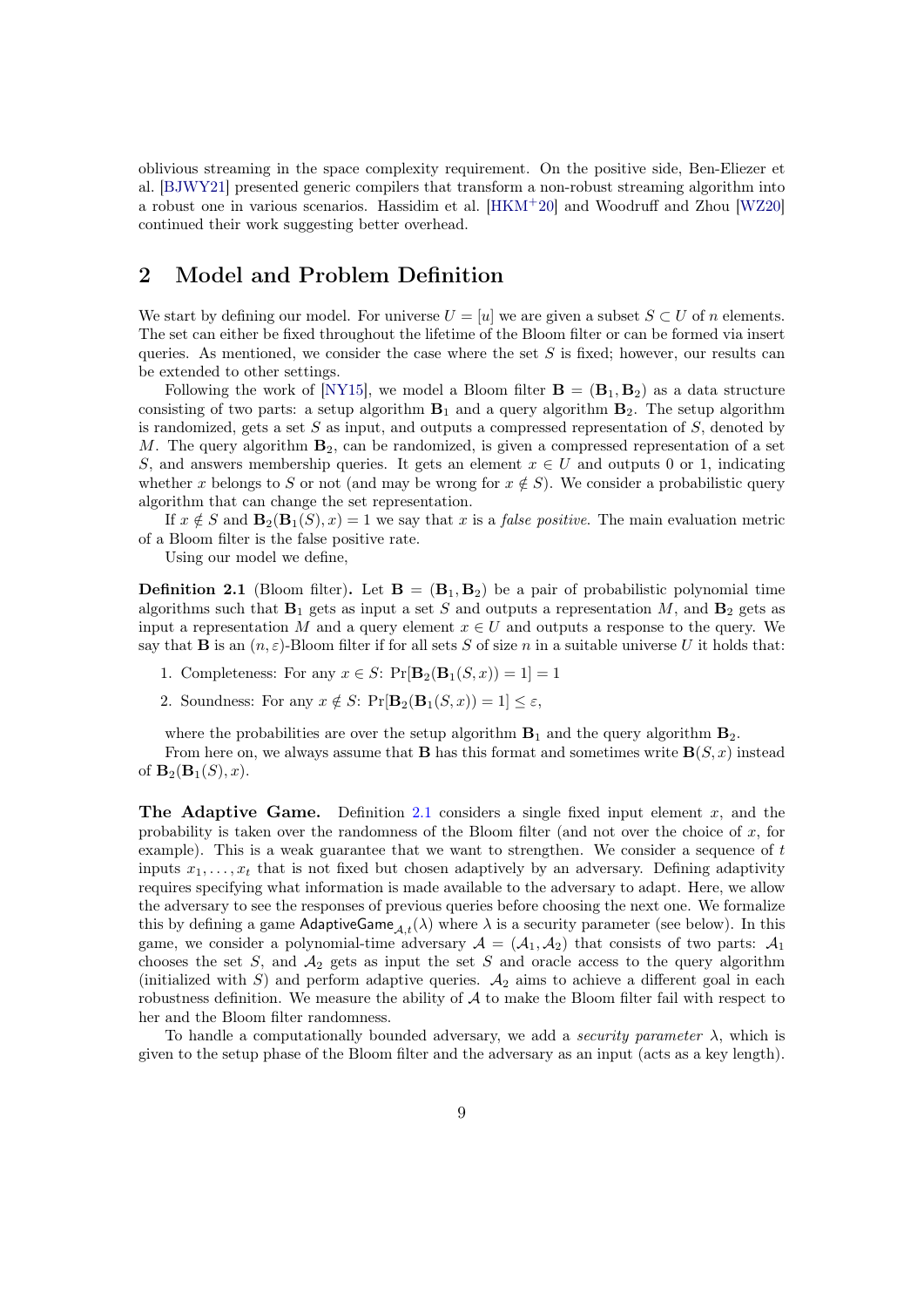We now view the running time of the adversary, as well as her probability to make the Bloom filter fail, as functions of  $\lambda$ . Moreover, it enables the running time of the Bloom filter to be polynomial in  $\lambda$  and hence the false positive probability  $\varepsilon$  can be a function of  $\lambda$ .

#### <span id="page-9-1"></span>Definition 2.2. The adaptive game AdaptiveGame<sub>At</sub>( $\lambda$ ):

- 1. The adversary  $\mathcal{A}_1$  is given input  $1^{\lambda+n \log u}$  and outputs a set  $S \subset U$  of size n.
- 2.  $B_1$  is given input  $(1^{\lambda+n \log u}, S)$  and builds a representation M.
- 3. The adversary  $\mathcal{A}_2$  is given input  $(1^{\lambda+n \log u}, S)$  and oracle access to  $\mathbf{B}_2(M, \cdot)$  and performs at most t adaptive queries  $x_1, \ldots, x_t$  to  $\mathbf{B}_2(M, \cdot)$ .

We assume that  $x_i \notin S$  for all  $i \in [t]$ . This is without loss of generality since Bloom filters admit false positives, but not false negatives, and also,  $A_2$  is given as input the set S.

### <span id="page-9-0"></span>2.1 Definitions

We use the notation negl for any function negl:  $\mathbb{N} \to \mathbb{R}^+$  satisfying that for every positive polynomial  $p(\cdot)$  there is an N such that for all integers  $n > N$  it holds that  $\mathsf{negl}(n) < \frac{1}{p(n)}$ . Such functions are called negligible.

**Definition 2.3** (A test). Let **B** be an  $(n, \varepsilon)$ -Bloom filter. For a security parameter  $\lambda$ , an  $(n, t, \varepsilon)$ -Test( $\lambda$ )<sub>A,t</sub> is a game with an adversary A in which A needs to meet some challenge. She can choose the set S of size n and a sequence of t (mostly adaptive) queries. She gets oracle access to B and tries to achieve the predefined goal.

Roughly speaking, we say that a Bloom filter B passes a test if the probability (expectation) that any adversary makes it fail in the defined challenge is upper bounded by some value. This term is formalized for each test in Section [3.](#page-10-0)

The role of  $t$ . The parameter  $t$  indicates the number of queries the adversary performs. When  $t$  is not known in advance and unbounded, the adversaries must be computationally bounded given the [equivalence result](#page-6-3) of  $[NY15]$  (see subsection [1.1\)](#page-5-0). However, when t is known in advance, the adversary does not have to be computationally bounded: Naor and Yogev presented a construction of a Bloom filter that passes the AB test against computationally unbounded adversary using  $O(n \log \frac{1}{\varepsilon} + t)$  bits of memory.

Inspired by Definition 2.5 in [\[NY15\]](#page-29-1) we say that if B passes some test for any polynomial number of queries, it strongly passes the test.

**Definition 2.4** (Strongly passes the test). For a security parameter  $\lambda$ , we say that **B** strongly passes the  $(n, \varepsilon)$ -Test $(\lambda)_{A,t}$ , if for any polynomial  $p(\cdot)$  and  $t \leq p(\lambda, n)$  it holds that **B** passes the  $(n, t, \varepsilon)$ -Test $(\lambda)_{A,t}$ .

An essential property of a Bloom filter is its memory size. Bloom filters are used because their memory size is smaller than an explicit representation of the set. We say that a Bloom filter uses m bits of memory if the largest representation for all sets  $S$  of size  $n$  is at most m. Carter et al.  $[CFG+78]$  $[CFG+78]$  showed that in order to construct a Bloom filter for sets of size n and error rate  $\varepsilon$  one must use (roughly)  $m \ge n \log \frac{1}{\varepsilon}$  bits of memory (as opposed to  $n \log u$  bits needed to answer **exact** membership queries). We can write this as  $\varepsilon \geq 2^{-\frac{m}{n}}$  which leads us to the following definition: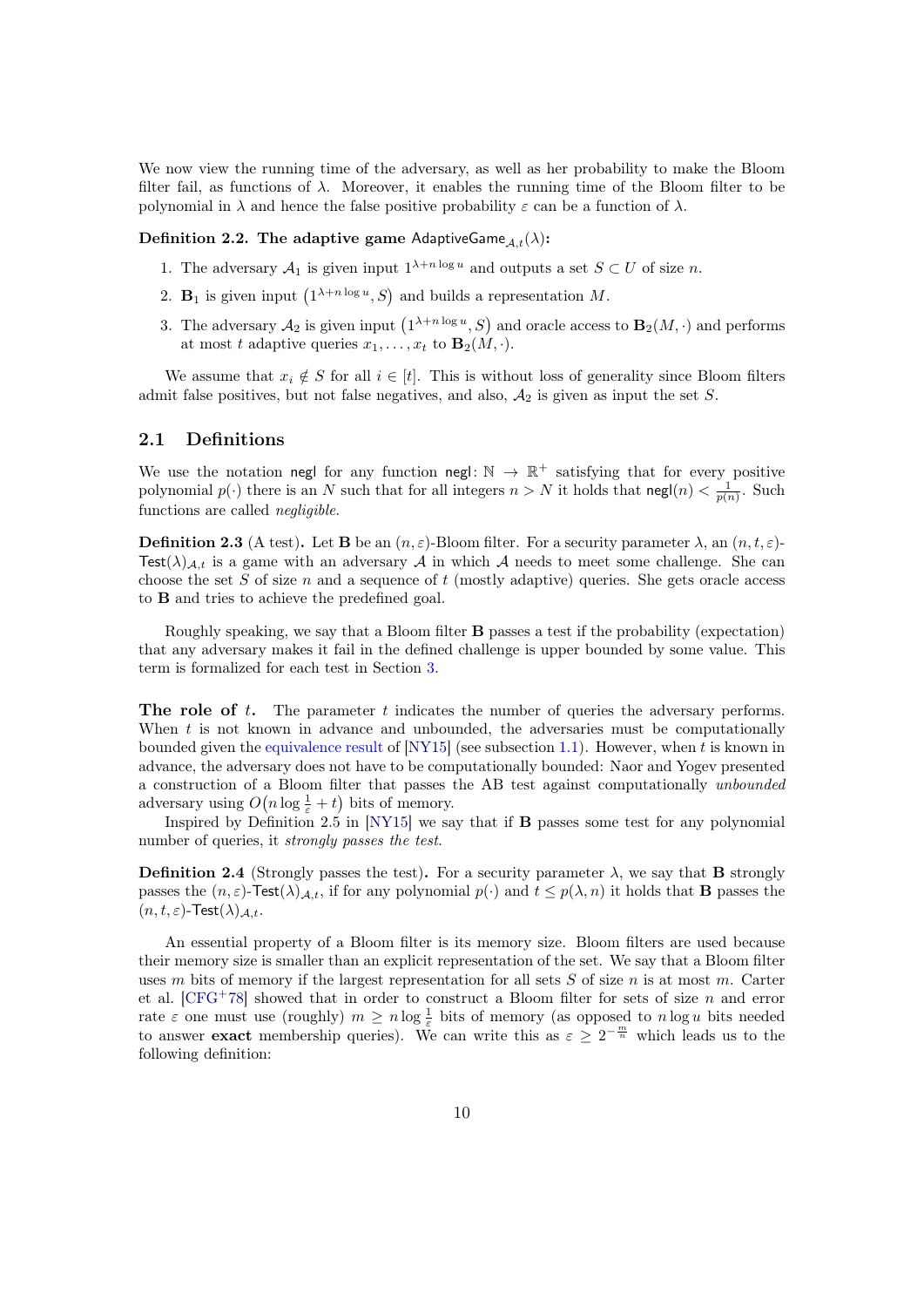**Definition 2.5** (Minimal error (Definition 2.7 in [\[NY15\]](#page-29-1))). Let **B** be an  $(n, \varepsilon)$ -Bloom filter that uses m bits of memory. We say that  $\varepsilon_0 = 2^{-\frac{m}{n}}$  is the minimal error of **B**.

A simple construction of a robust Bloom filter can be achieved by storing S precisely, and then there are no false positives for an adversary to find. The disadvantage of this solution is that it requires a large memory, while Bloom filters aim to reduce the memory size. Similarly, a Bloom filter with a substantially low false-positives rate is robust. We are interested in a robust non-trivial Bloom filter. Roughly speaking, a non-trivial Bloom filter is a Bloom filter with  $\varepsilon$ substantially far from 0 and 1 and a large universe (compared to the memory size, so it will not be possible to store the set explicitly). For convenience, we use the definition of [\[NY15\]](#page-29-1).

**Definition 2.6** (Non-trivial Bloom filter (Definition 2.8 in [\[NY15\]](#page-29-1))). Let **B** be an  $(n, \varepsilon)$ -Bloom filter that uses m bits of memory and let  $\varepsilon_0$  be the minimal error of **B**. We say that **B** is nontrivial if for all constants  $a > 0$  it holds that  $u > \frac{a \cdot m}{\varepsilon_0^2}$  and there exists polynomials  $p_1(\cdot), p_2(\cdot)$ such that  $\frac{1}{p_1(n)} < \varepsilon_0 \leq \varepsilon < 1 - \frac{1}{p_2(n)}$ .<sup>[5](#page-10-2)</sup>

Let  $\lambda$  be the security parameter. It holds that  $n = poly(\lambda)^6$  $n = poly(\lambda)^6$ , therefore we get additional upper and lower bounds:  $\frac{1}{q_1(\lambda)} \leq \varepsilon_0 \leq \varepsilon \leq 1 - \frac{1}{q_2(\lambda)}$ , for some polynomials  $q_1(\cdot), q_2(\cdot)$ .

# <span id="page-10-0"></span>3 Defining Robust Bloom filters

# <span id="page-10-1"></span>3.1 Background

We have a data structure, Bloom filter, with a non-negligible rate of false positives, denoted by  $\varepsilon$ . We want to claim it performs well. We can think of the Bloom filter response to a sequence of queries as a sequence of independently biased coin tosses (with bias  $\varepsilon$  to 1). This is mostly the case when an adversary performs non-adaptive queries; she chooses her queries without seeing the response of the Bloom filter on previous queries. In that case, she gets a false positive (equivalently, one as a response) with probability at most  $\varepsilon$  in each query. We want the Bloom filter to behave like a truly unpredictable biased coin even when an adversary sees the response of the Bloom filter on previous queries. Meaning it is robust even in adaptive settings. However, this wish is a bit complex to formalize. Still, we suggest robustness definitions that try to capture this idea.

Our definition of robust Bloom filter comes in several flavors, depending on whether the adversary aims to find a never-queried-before false-positive element or increase the false-positive rate; what the evaluation metric is, and depending on the information available to the adversary. We discuss each of these choices in turn.

Adaptive vs. Non-adaptive Queries. When discussing adaptivity, we refer to the settings where an adversary can choose the next query based on the response of the Bloom filter on previous ones.

Our wish that a robust Bloom filter behaves like a truly unpredictable biased coin can be hard to meet, even in the non-adaptive case. False-positive elements are not necessarily random

<span id="page-10-2"></span><sup>&</sup>lt;sup>5</sup>If  $\varepsilon$  is negligible in n, then any polynomial-time adversary has only a negligible chance of finding any false positive. In that case, we can transform any adaptive adversary into a non-adaptive adversary since it knows the answers already. The same argument appears in [\[BLV19\]](#page-28-4) as Lemma 4. A similar claim applies to the requirement that  $\varepsilon$  will be substantially far from 1.

<span id="page-10-3"></span><sup>&</sup>lt;sup>6</sup>Because we want the adversary to run in polynomial time in the security parameter.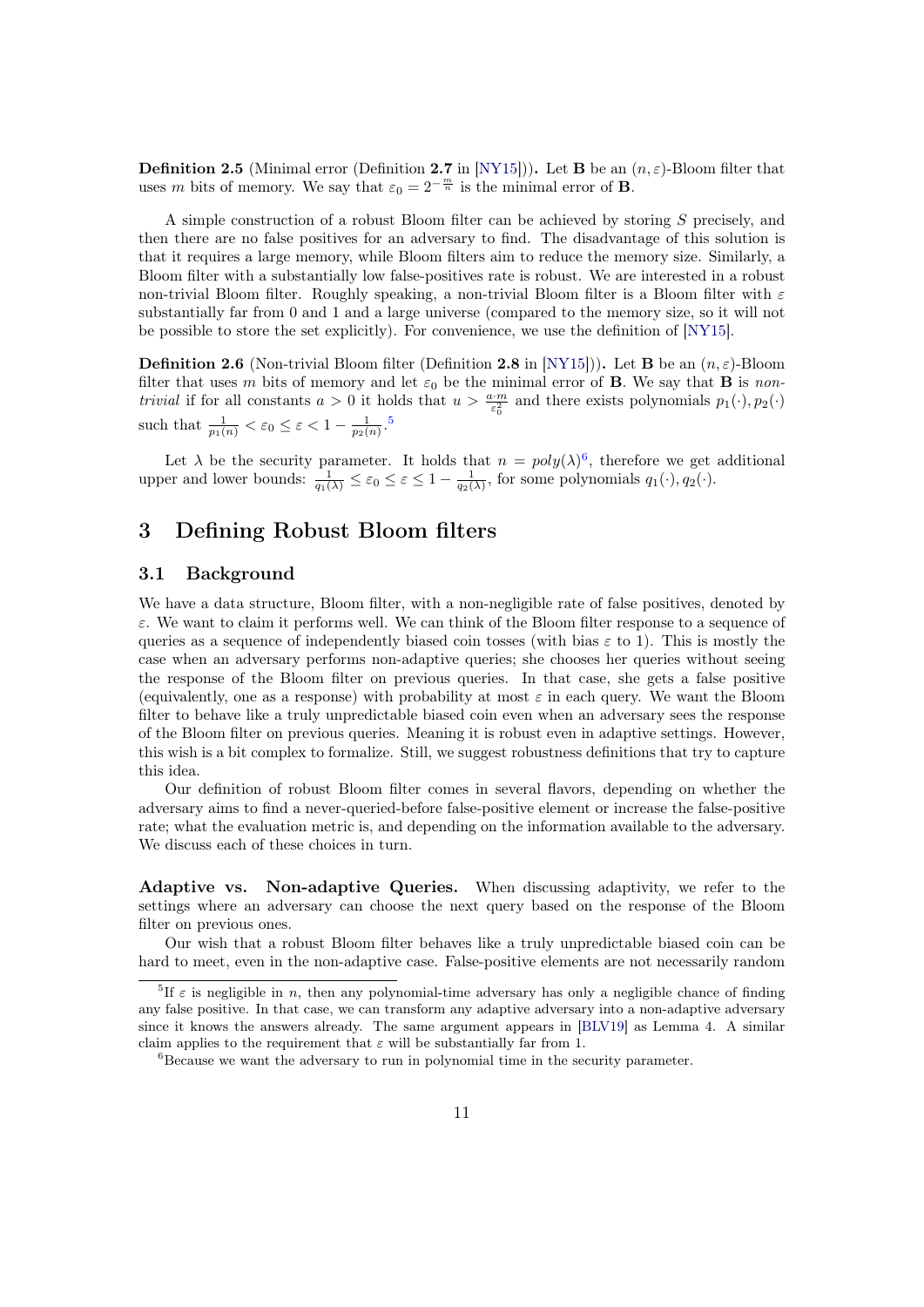| Test Name             | Queries      | Adversary Goal                                             |
|-----------------------|--------------|------------------------------------------------------------|
| Always-Bet            | Adaptive     | Find a never-queried-before false positive                 |
|                       |              | element                                                    |
| Bet-or-Pass           | Adaptive     | Bet on a never-queried-before false posi-                  |
|                       |              | tive element or pass                                       |
| Monotone              | Adaptive     | Find an event that happens more fre-                       |
|                       |              | quently (non-negligibly) than a truly ran-                 |
|                       |              | dom coin tosses                                            |
| Expected Count        | Adaptive     | Find more than $\varepsilon \cdot t$ false positive in ex- |
|                       |              | pectation                                                  |
| Semi-Adaptive Predic- | Non-Adaptive | Find a false positive among the chosen be-                 |
| tion                  |              | forehand queries                                           |

<span id="page-11-1"></span>Table 1: A table comparing the settings and the adversary goal within different robustness definitions.

independent events, e.g., if the universe is divided into pairs, and both the elements in each pair are either positive or negatives. However, the problem is more serious when discussing the adaptive case. In the above example, an adversary can query one element in each pair and query the other only if the first one is positive, resulting in a higher false-positive rate.

Therefore, we consider adaptive settings when defining robust Bloom filters: the adversary can adaptively query the filter. Nevertheless, we also analyze the non-adaptive settings, and more precisely, the ability of an adversary to predict a false positive element in the case of non-adaptive queries to understand the significance of seeing the responses of the Bloom filter.

One-Time Challenge vs. "Continuos" Challenge. We consider both a one-time challenge and a continuous challenge; By one-time challenge, we refer to tests in which an adversary performs  $t$  adaptive queries, and her goal is to find one never-queried-before false positive.

Some Bloom filters applications are sensitive to clusters of false positives, e.g., when Bloom filters are used to hold the content of a cache. An adversary that finds many false positives can cause unsuccessful cache access for almost every query, resulting in a Denial of Service (DoS) attack. Motivated by this, we also consider "continuous" tests, which examine the false-positive rate in a sequence of t adaptive queries.

### <span id="page-11-0"></span>3.2 The Many Types of Robustness

Next, we will describe five definitions of robustness for Bloom filters. In each formal definition, we outline a test for the Bloom filter. If it passes the test, it is robust under the corresponding definition. In each of these tests, the adversary performs  $t$  queries with a different challenge to achieve, which gives rise to a different type of robust Bloom filter. The difference between the definitions is the goal of the adversary and what she has access to, summarized in Table [1.](#page-11-1)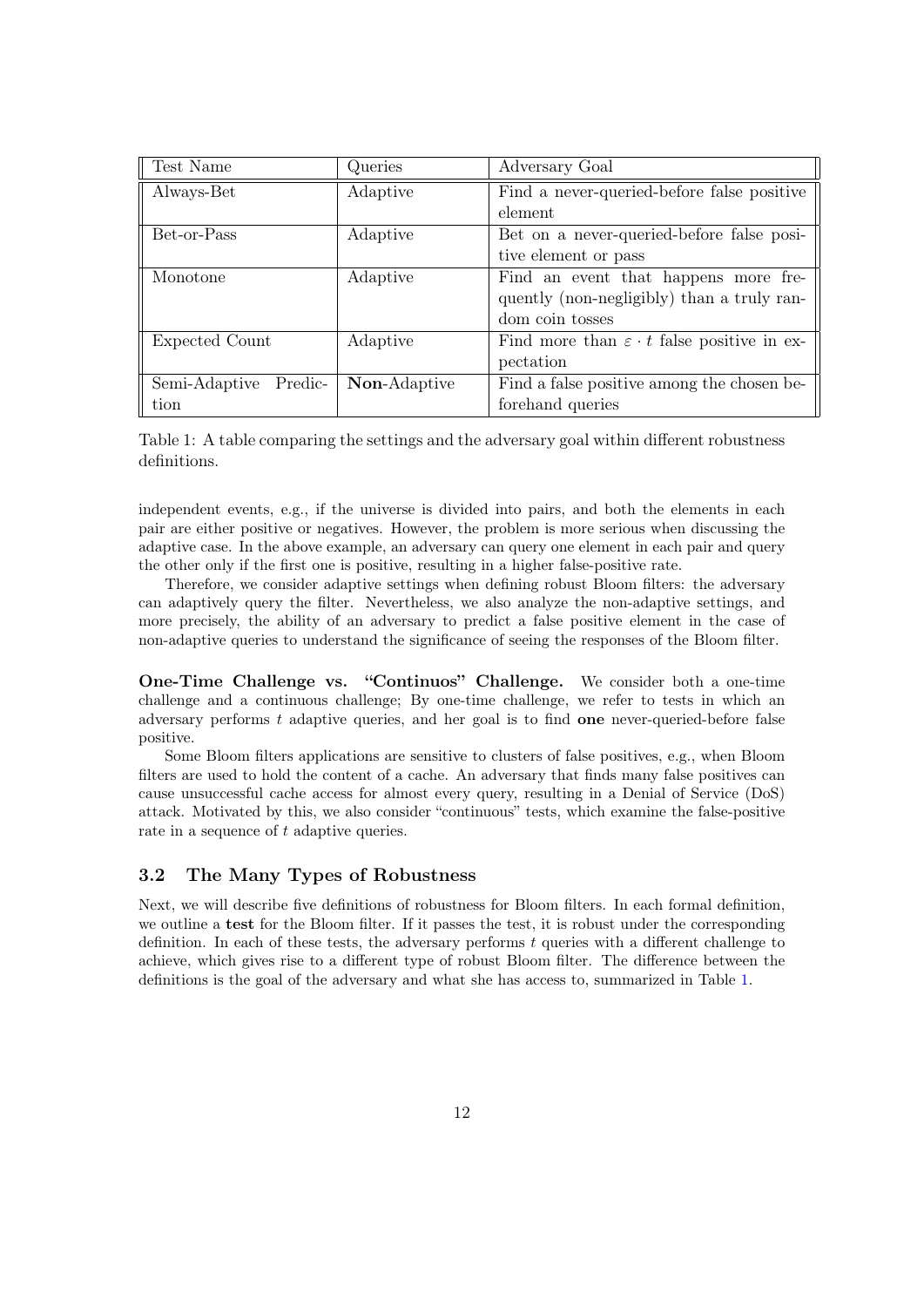## 3.2.1 The Always-Bet (AB) Test

Our starting point is the definition of [\[NY15\]](#page-29-1): the adversary participates in a test and outputs an element  $x^*$  that was not queried before (and does not belong to  $S$ ), which she believes is a false positive. The robustness is defined by the probability that the element is indeed a false positive.

### The AB Test  $ABTest_{\mathcal{A},t}(\lambda)$

- 1. A participate in AdaptiveGame<sub>A,t</sub>( $\lambda$ ) (Def. [2.2\)](#page-9-1).
- 2. A outputs  $x^*$ .
- 3. The result of the test is 1 if  $x^* \notin S \cup \{x_1, \ldots, x_t\}$  and  $\mathbf{B}_2(M, x^*) = 1$ , and 0 otherwise. If ABTest<sub> $A,t(\lambda) = 1$ , we say that A makes the Bloom filter fail.</sub>

<span id="page-12-1"></span>**Definition 3.1** (Always-Bet (AB) Test<sup>[7](#page-12-0)</sup>). Let **B** =  $(\mathbf{B}_1, \mathbf{B}_2)$  be an  $(n, \varepsilon)$ -Bloom filter. We say that **B** passes the  $(n, t, \varepsilon)$ -Always-Bet (AB) test if for any probabilistic polynomial-time adversary  $A = (A_1, A_2)$  there exists a negligible function negl such that:

$$
\Pr[\mathsf{ABTest}_{\mathcal{A},t}(\lambda) = 1] \leq \varepsilon + \mathsf{negl}(\lambda),
$$

where the probabilities are taken over the internal randomness of  $B$  and  $A$ .

### 3.2.2 The Bet-or-Pass (BP) Test

In Definition [3.1](#page-12-1) the adversary must output a challenge element  $x^*$ . We suggest a definition that allows the adversary to pass; the adversary does not have to output an element. We define an adversary's profit (similar to [\[CT06\]](#page-29-9) chapter 6): she gets rewarded if her output element is a false positive, while she is penalized if she outputs a true negative. She does not gain or lose any profit when she chooses to pass. We use the expected profit to define the robustness: we want the expected profit to be 0. More formally, the adversary participate in AdaptiveGame<sub>A,t</sub>( $\lambda$ ). She outputs  $(b, x^*)$  where  $x^* \notin S \cup \{x_1, \ldots, x_t\}$  is the challenge and  $b \in \{0, 1\}$  indicates whether she chooses to bet  $(b = 1)$  or to pass  $(b = 0)$ . If she passes,  $x^*$  is ignored and can be a random element.

### The BP Test BPTest $_{\mathcal{A},t}(\lambda)$

- 1. A participate in AdaptiveGame $_{A,t}(\lambda)$  (Def. [2.2\)](#page-9-1).
- 2. A outputs  $(b, x^*)$ .
- 3. A's profit  $C_A$  is defined as:

$$
C_A = \begin{cases} \frac{1}{\varepsilon}, & \text{if } x^* \text{ is a false positive and } b = 1, \\ -\frac{1}{1-\varepsilon}, & \text{if } x^* \text{ is } \textbf{not} \text{ a false positive and } b = 1, \\ 0, & \text{if } b = 0. \end{cases}
$$

<span id="page-12-2"></span>**Definition 3.2** (Bet-or-Pass (BP) Test). Let  $\mathbf{B} = (\mathbf{B}_1, \mathbf{B}_2)$  be an  $(n, \varepsilon)$ -Bloom filter. We say that **B** passes the  $(n, t, \varepsilon)$ -Bet-or-Pass (BP) test if for every probabilistic polynomial-time

<span id="page-12-0"></span><sup>&</sup>lt;sup>7</sup>In [\[NY15\]](#page-29-1) it is referred to as adversarial resilient Bloom filter.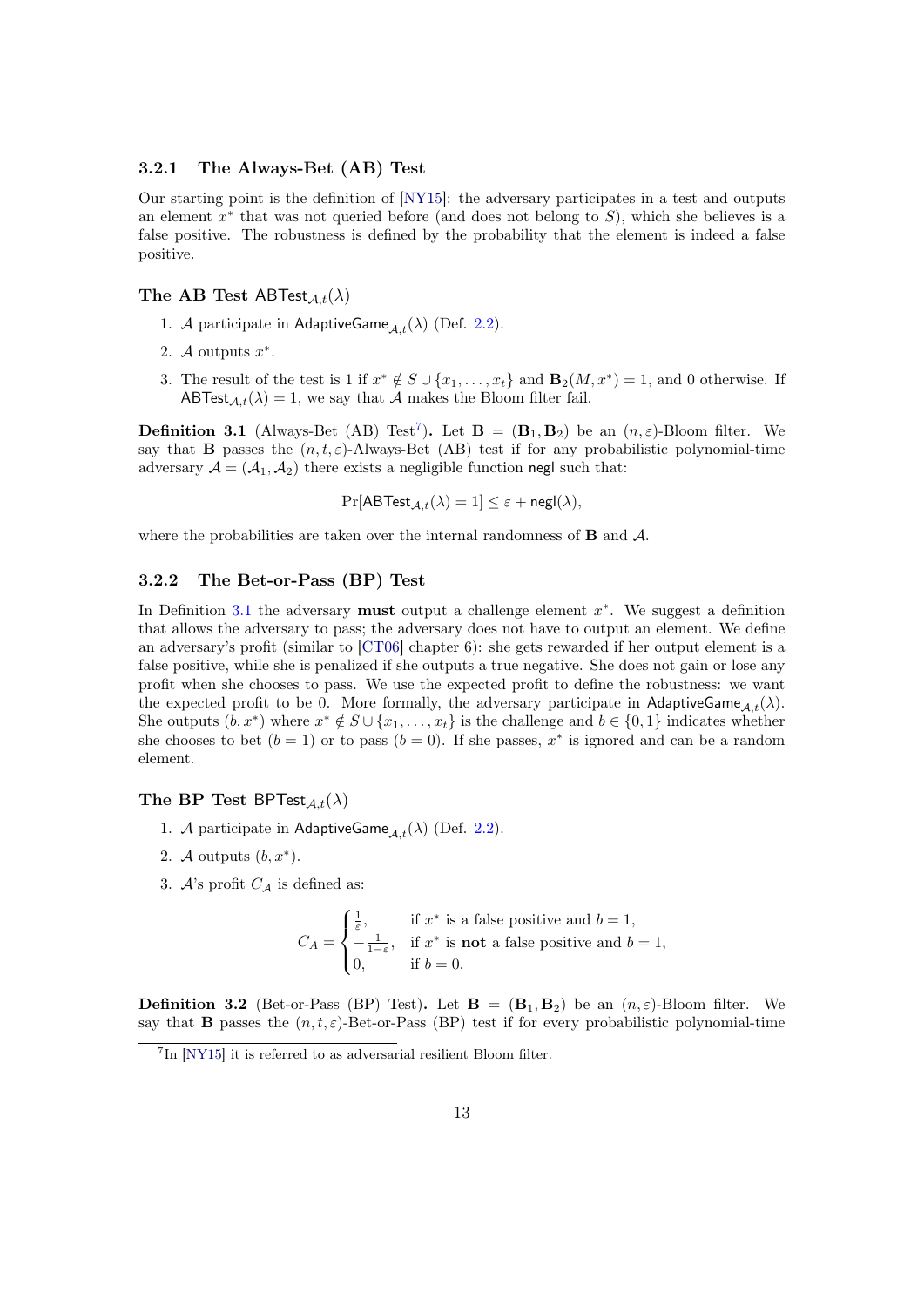adversary  $\mathcal{A} = (\mathcal{A}_1, \mathcal{A}_2)$  participating in BPTest $\mathcal{A}_{\mathcal{A}}(\lambda)$ , there exits a negligible function negl such that:

$$
\mathbb{E}[C_{\mathcal{A}}] \leq \mathsf{negl}(\lambda).
$$

The expectation is taken over the internal randomness of **B** and A.

Note that the expected profit of an adversary outputting a random guess with probability at most  $\varepsilon$  is at most 0:

$$
\mathbb{E}[C_{\mathcal{A}}] = \underbrace{\Pr[x^* \text{ is FP } \land \ b = 1]}_{\leq \varepsilon} \cdot \frac{1}{\varepsilon} - \underbrace{\Pr[x^* \text{ is not FP } \land \ b = 1]}_{\geq 1-\varepsilon} \cdot \frac{1}{1-\varepsilon} \leq 0
$$

The BP test allows an adversary to pass (although if she wants any chance to win, the probability she passes must be noticeably far from 1). Adding the pass option suggests that the BP test is a stronger requirement and more robust notion than the AB test. We support this intuition by showing that the BP test implies the AB test while the other direction does not necessarily hold. In addition, we consider another family of tests: the monotone test, which is implied by the BP test but not by the AB test.

One may note two differences between the AB and BP tests: the adversary must always provide a candidate false positive in the AB test, while optional in the BP test. In addition, they differ in the robustness metric: the probability of outputting a false positive vs. the expected profit. Therefore, when comparing the two, it seems that we cannot claim why they differ. However, we show that the robustness metric is equivalent (in Claim [3.3](#page-13-0) below), meaning that allowing the adversary to pass is the reason for the difference.

Let A be an adversary performing  $ABTest_{\mathcal{A},t}(\lambda)$  (Def. [3.1\)](#page-12-1). We can think of it as an adversary performing BPTest<sub>A,t</sub>( $\lambda$ ) (Definition [3.2\)](#page-12-2) with  $b = 1$  always. Therefore her expected profit is:

$$
\mathbb{E}[C_{\mathcal{A}}] = \Pr[x^* \text{ is FP}] \cdot \frac{1}{\varepsilon} - \Pr[x^* \text{ is not FP}] \cdot \frac{1}{1 - \varepsilon}
$$

<span id="page-13-0"></span>Claim 3.3. Let A be an adversary performing BPTest<sub>A,t</sub>( $\lambda$ ) with  $b = 1$  always. Then there exists a negligible function  $\mathsf{negl}_1$  such that  $\Pr[x^* \text{ is } FP] \leq \varepsilon + \mathsf{negl}_1(\lambda)$  iff there exists a negligible function  $\operatorname{negl}_2$  such that  $\mathbb{E}[C_{\mathcal{A}}] \leq 0 + \operatorname{negl}_2(\lambda)$ .

*Proof.* Let A be an adversary performing  $ABTest_{\mathcal{A},t}(\lambda)$  with  $b = 1$  always. Assume there exists a negligible function  $\mathsf{negl}_1$  such that

$$
\Pr[x^* \text{ is FP}] \le \varepsilon + \mathsf{negl}_1(\lambda).
$$

Then,

$$
\mathbb{E}[C_{\mathcal{A}}] = \Pr[x^* \text{ is FP}] \cdot \frac{1}{\varepsilon} - \Pr[x^* \text{ is not FP}] \cdot \frac{1}{1 - \varepsilon}
$$
  
\n
$$
\leq (\varepsilon + \mathsf{negl}_1(\lambda)) \cdot \frac{1}{\varepsilon(1 - \varepsilon)} - \frac{1}{1 - \varepsilon}
$$
  
\n
$$
= \frac{\mathsf{negl}_1(\lambda)}{\varepsilon(1 - \varepsilon)}
$$
  
\n
$$
\leq \mathsf{negl}_2(\lambda),
$$

for some negligible function  $\mathsf{negl}_2$ . Now, assume there exists a negligible function  $\mathsf{negl}_2$  such that

$$
\mathbb{E}[C_{\mathcal{A}}]\leq \mathsf{negl}_2(\lambda).
$$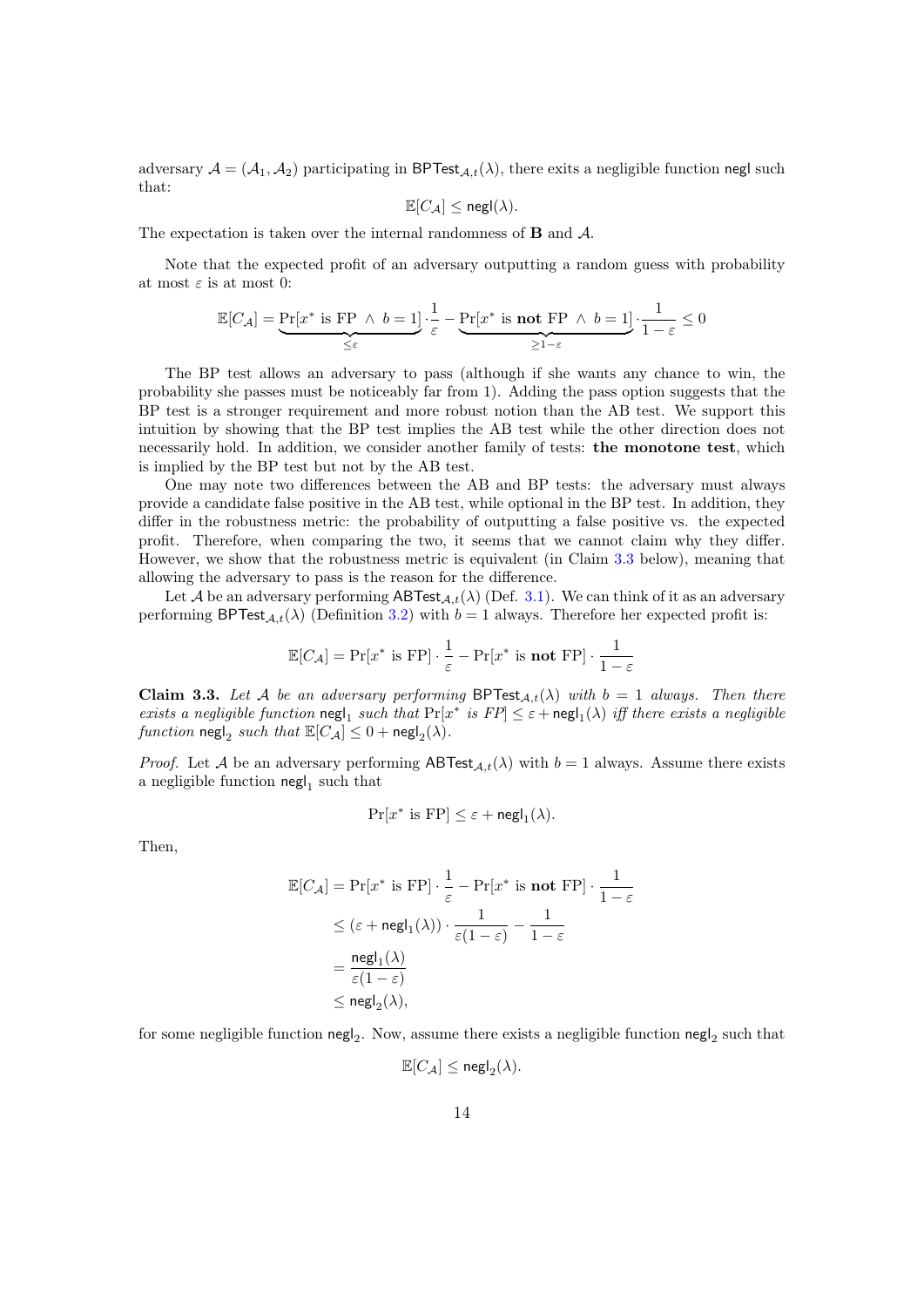Therefore,

$$
\mathbb{E}[C_{\mathcal{A}}] = \Pr[x^* \text{ is FP}] \cdot \frac{1}{\varepsilon} - \Pr[x^* \text{ is not FP}] \cdot \frac{1}{1-\varepsilon} \le \operatorname{negl}_2(\lambda)
$$

$$
\Pr[x^* \text{ is FP}] \cdot \frac{1}{\varepsilon(1-\varepsilon)} \le \frac{1}{1-\varepsilon} + \operatorname{negl}_2(\lambda)
$$

$$
\Pr[x^* \text{ is FP}] \le \varepsilon + \underbrace{\varepsilon(1-\varepsilon)}_{\le 0.5} \cdot \operatorname{negl}_2(\lambda) \le \varepsilon + \operatorname{negl}_1(\lambda),
$$

for some negligible function  $\mathsf{negl}_1$ , as desired.

#### 3.2.3 The Monotone Test

Recall that our wishful thinking is that a "robust" Bloom filter should behave like a truly unpredictable biased coin; Both the AB and BP tests seem unrelated to our wishful thinking. Hence, returning to our wishful thinking, we consider the monotone test. The monotone test contains AdaptiveGame<sub>At</sub>( $\lambda$ ) as well, but now we are not interested in any output. We examine the response of the Bloom filter on t adaptive queries performed by an adversary  $\mathcal A$ . Continuing the idea of biased coin tosses, we would like to think of false positives as random independent events with a probability smaller or equal to  $\varepsilon$ . We compare the Bloom filter response on a sequence of t adaptive queries to a sequence of independent biased bits of length t with bias  $\varepsilon$ .

In this test, we consider monotone functions. Informally, a monotone function is a function that can only increase when we flip a 0 in the input string to 1. Formally,

**Definition 3.4** (Monotone Function). Let  $t \in \mathbb{N}$ . We say that a function  $f: \{0,1\}^t \to \{0,1\}$ is monotone if for every pair of neighboring strings  $x, x' \in \{0,1\}^t$  that are equal in all location except in one index  $1 \leq i \leq t$ , i.e.  $x_j = x'_j$  for all  $j \neq i$  and  $x_i = 0$  and  $x'_i = 1$ , we have that  $f(x) = 1$  implies that  $f(x') = 1$ .

The probability of a false positive can be less than  $\varepsilon$ , though this is hardly damaging. We are interested in clusters of false positives. This is what the monotone property aims to model.

**Definition 3.5** (Independent Biased Sequence). Let  $t \in \mathbb{N}$  and  $0 < b < 1$ . Consider  $B^t$ , distribution on biased sequences of length t with bias b; that is, for every i, the probability over  $B<sup>t</sup>$  that the *i*-th bit equals 1 is *b*. We say that  $B<sup>t</sup>$  is a distribution of independent biased sequences if all the bits are independent, i.e., for every binary string  $\alpha \in \{0,1\}^t$ ,

$$
\Pr_{b_1...b_t \sim B^t} [b_1...b_t = \alpha] = b^k \cdot (1-b)^{t-k},
$$

where  $0 \leq k \leq t$  is the number of 1's in  $\alpha$ .

**Definition 3.6** (Polynomial Indistinguishability). Two distribution  $S_1$  and  $S_2$  are polynomially indistinguishable if, for every probabilistic polynomial-time algorithm (distinguisher)  $D: \{0,1\}^t \to \{0,1\},\$ 

$$
\left|\Pr_{S_1}[D=1]-\Pr_{S_2}[D=1]\right|\leq \mathsf{negl}(t).
$$

Let  $f: \{0,1\}^t \to \{0,1\}$  be a monotone function such that there exists a polynomial time algorithm  $D_f$  computing f. We consider distinguishers of the form  $D_f$ .

We now present the formal definition. The fundamental realization is that a robust Bloom filter should pass all (efficient) monotone tests. That is, for any efficient monotone test (or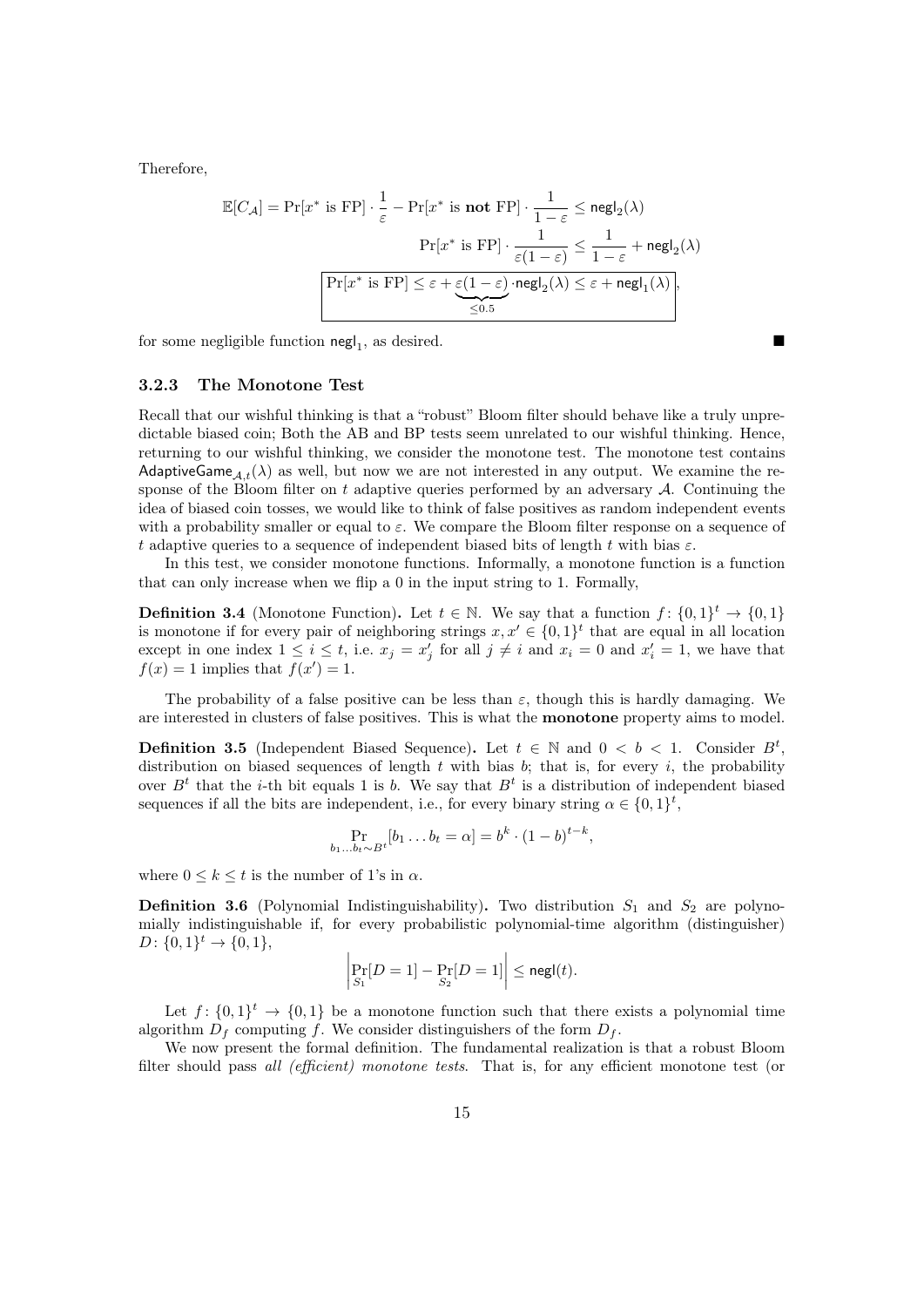distinguisher) D, the probability that D returns 1, when given the Bloom filter responses on a sequence of adaptively selected queries, should be close (from below) to the probability that D returns 1 when given an independent biased sequence of the same length and with bias  $\varepsilon$ .

**Definition 3.7** (Monotone Test Resilient). Let  $\mathbf{B} = (\mathbf{B}_1, \mathbf{B}_2)$  be an  $(n, \varepsilon)$ -Bloom filter. We say that **B** is  $(n, t, \varepsilon)$ -monotone test resilient if for every monotone probabilistic polynomial-time algorithm (distinguisher)  $D: \{0,1\}^t \to \{0,1\}$  and every probabilistic polynomial-time adversary  $A = (A_1, A_2)$  participating in AdaptiveGame<sub>A,t</sub>( $\lambda$ ) there exits a negligible function negl such that: [8](#page-15-0)

$$
\Pr_{S \in D_{\mathcal{A}}}[D(S) = 1] - \Pr_{S_{\varepsilon} \in B_{\varepsilon}}[D(S_{\varepsilon}) = 1] \le \mathsf{negl}(\lambda)
$$

where  $D_A$  is the distribution of the Bloom filter outcomes on A's t queries and  $B_\varepsilon$  is a distribution of independent biased sequence of length  $t$  with bias  $\varepsilon$ .

Note the similarity and differences with the definition of cryptographic pseudorandomness (see [\[Gol01\]](#page-29-10)). Here, we consider only monotone tests and we look at the difference between the probabilities without an absolute value.

We give examples for relevant monotone tests. The first one is the **FP's count distinguisher**, denoted by  $D_w$  for some  $w < t$ . Let  $s \in \{0,1\}^t$ . We define,

$$
D_w(s) = \begin{cases} 1, & \text{if } \#1 \text{ in } s \text{ is greater than } w, \\ 0, & \text{otherwise.} \end{cases}
$$

 $D_w$  outputs 1 iff the number of ones (equivalently, false-positive elements) is greater than w.  $D$  is monotone. Another example is a **Cluster distinguisher** that outputs 1 iff the sequence contains w consecutive ones.

### 3.2.4 The Expected Count Test

We use AdaptiveGame<sub>A,t</sub>( $\lambda$ ). Similar to the monotone test, we are not interested in any output. Inspired by [\[CPS19\]](#page-29-2) and as a special case of the monotone test, we look at the number of false positive elements that an adversary finds during her t adaptive queries. Let  $A$  be an adversary participating in AdaptiveGame<sub>At</sub>( $\lambda$ ) (Def. [2.2\)](#page-9-1). Let  $Q = \{x_1, \ldots, x_t\}$  be the queries performed by A. Denote the number of false positive queries by  $\#FP_t := |\{x_i \mid B_2(M, x_i) = 1 \text{ and } x_i \in Q \setminus S\}|$ . We want to upper bound the expected number of false positives queries. Formally,

**Definition 3.8** (Expected Count Test). Let  $\mathbf{B} = (\mathbf{B}_1, \mathbf{B}_2)$  be an  $(n, \varepsilon)$ -Bloom filter. We say that **B** passes the  $(n, t, \varepsilon)$ -expected count test if for any probabilistic polynomial-time adversary  $A = (A_1, A_2)$  participating in AdaptiveGame<sub>A,t</sub>( $\lambda$ ) there exists a negligible function negl such that:

$$
\mathbb{E}[\# \mathsf{FP}_t] \leq \varepsilon \cdot t + \mathsf{negl}(\lambda),
$$

where the expectation is taken over the internal randomness of  $B$  and  $A$ .

#### 3.2.5 The Semi-Adaptive Prediction Test

Finally, we define a semi-adaptive test: the adversary chooses the queries in advance (nonadaptively) but needs to find a false positive element using oracle access to the Bloom filter (adaptively). This test allows us to evaluate the "power" of adaptive queries.

<span id="page-15-0"></span> $8$ With exactly t queries.

<span id="page-15-1"></span><sup>9</sup>Note that we count the number of false positives without duplicates to not over-credit the adversary.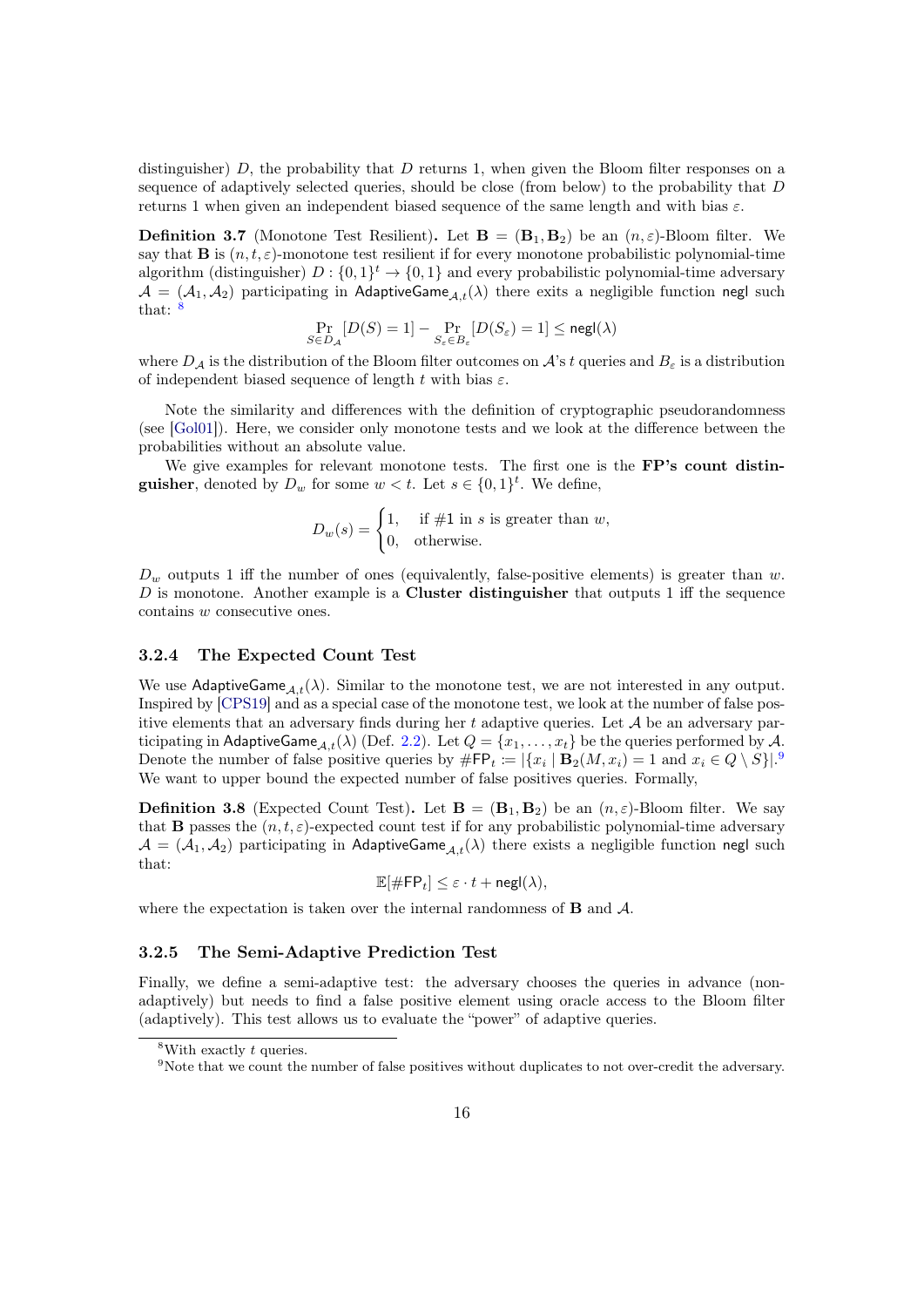We formalize this by defining a game, SemiAdaptiveGame<sub>A,t</sub>( $\lambda$ ). This is done in a fashion Similar to AdaptiveGame<sub>A,t</sub>( $\lambda$ ), we consider a polynomial-time adversary  $\mathcal{A} = (\mathcal{A}_1, \mathcal{A}_2)$  that consists of two parts:  $A_1$  chooses the set S and t distinct queries  $x_1, \ldots, x_t$ , and  $A_2$  gets as input the set S, the queries  $x_1, \ldots, x_t$  and oracle access to the query algorithm (initialized with S).  $A_2$ aims to find a false positive element among the  $t$  queries without querying this element explicitly.

## The semi-adaptive game SemiAdaptiveGame<sub>A,t</sub>( $\lambda$ ):

- 1. The adversary  $\mathcal{A}_1$  is given input  $1^{\lambda+n \log u}$  and outputs a set  $S \subset U$  of size n and t distinct queries  $x_1, \ldots, x_t$ .<sup>[10](#page-16-2)</sup>
- 2.  $B_1$  is given input  $(1^{\lambda+n \log u}, S)$  and builds a representation M.
- 3. The adversary  $\mathcal{A}_2$  is given input  $(1^{\lambda+n \log u}, S, (x_1, \ldots, x_t))$  and oracle access to  $\mathbf{B}_2(M, \cdot)$ . For  $i \in [t]$ :
	- (a)  $A_2$  chooses one of the following: bet on  $x_i$  to be a false positive or query  $\mathbf{B}_2(M, x_i)$ . If  $A_2$  choose to bet, then  $x^* \leftarrow x_i$  and the game is stopped. Else, she continues.
- 4.  $x^* \leftarrow x_t$
- 5. The result of the game is 1 if  $x^* \notin S$  and  $\mathbf{B}_2(M, x^*) = 1$ , and 0 otherwise. If SemiAdaptiveGame<sub>At</sub>( $\lambda$ ) = 1, we say that A makes the Bloom filter fail.

**Definition 3.9** (Semi-Adaptive Prediction Resilient). Let  $\mathbf{B} = (\mathbf{B}_1, \mathbf{B}_2)$  be an  $(n, \varepsilon)$ -Bloom filter. We say that **B** is an  $(n, t, \varepsilon)$ -semi adaptive prediction resilient Bloom filter if for every probabilistic polynomial-time adversary  $\mathcal{A} = (\mathcal{A}_1, \mathcal{A}_2)$  there exits a negligible function negl such that:

 $\Pr\big[\mathsf{SemiAdaptiveGame}_{\mathcal{A},t}(\lambda)=1\big] \leq \varepsilon + \mathsf{negl}(\lambda).$ 

Note that we allow the adversary to repeat queries in all the mentioned above definitions, though repeated queries are not counted. We are only interested in its ability to find "fresh" false positive elements, as opposed to [\[BFG](#page-28-1)<sup>+</sup>18] where the Bloom filter false-positive rate has to be at most  $\epsilon$  even if an adversary repeat the same query t times. The latter guarantee forces the Bloom filter to update its internal state after each query, while in our case, it is unnecessary but allowed.

# <span id="page-16-0"></span>4 Relationships Between the Various Notions of Robustness

In section [3](#page-10-0) we defined five different robustness tests. This section shows the relationships between them: which test gives us the most robust Bloom filter and which are the weakest tests. As we shall see, the most desirable notion for a robust Bloom filter is that of Bet-or-Pass. This notion satisfies our desired three requirements: first, it is sufficient, meaning it satisfies the security requirements. Second, it is not too strong: we present a construction of a Bloom filter satisfying the Bet-or-Pass definition. Finally, it is easy to use: it is formalized as a simple test for a Bloom filter.

<span id="page-16-2"></span><span id="page-16-1"></span> $10$ For convenience, we treat the set of queries as an ordered set. The order can be determined by the adversary when she queries  $\mathbf{B}_2$ .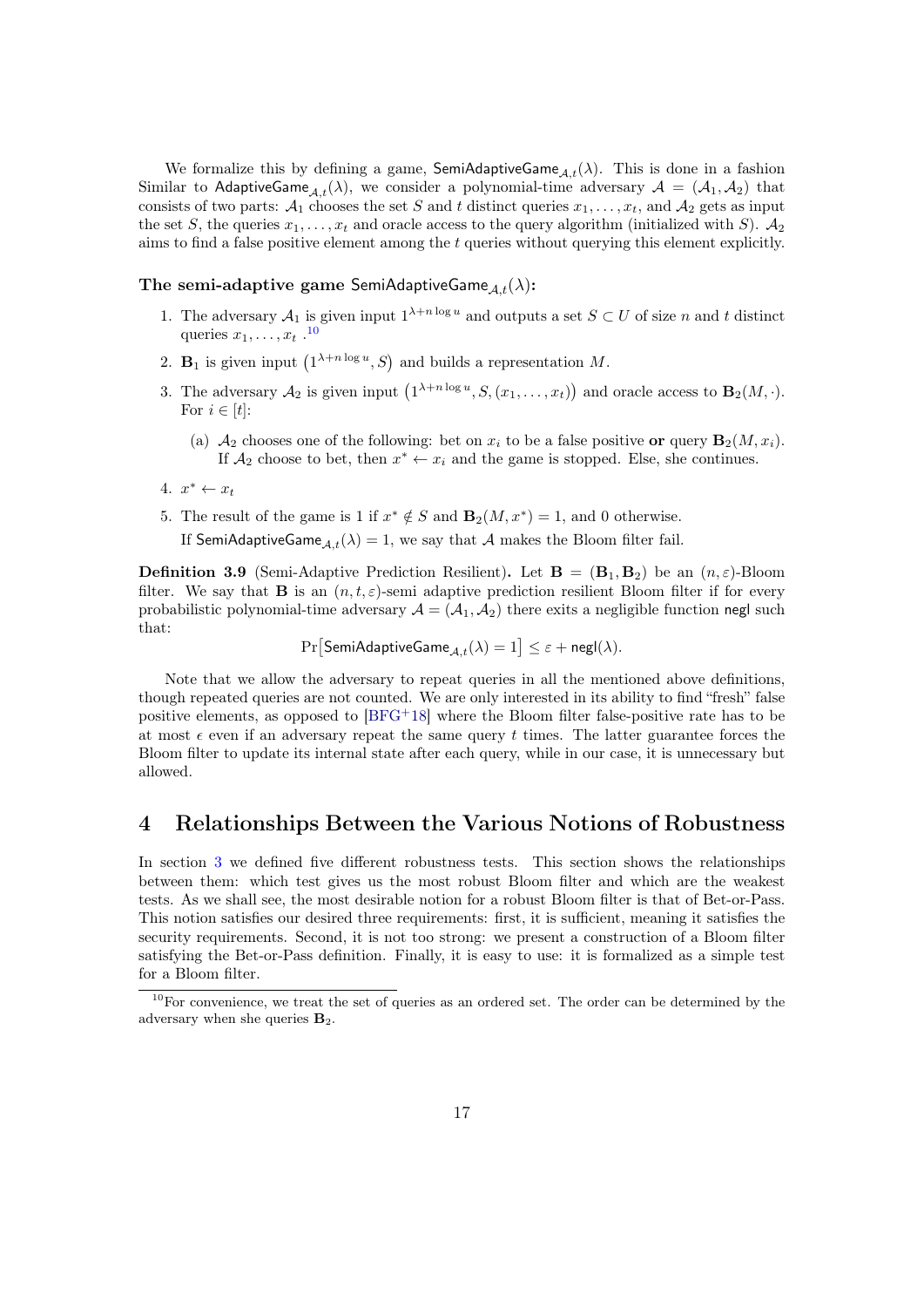

<span id="page-17-2"></span>Figure 2: Tests' Implications

### 4.1 Implications

We begin by showing which definition implies which (see Fig. [2\)](#page-17-2). All the implications are true in the strong way; that is if  $Test_1$  implies Test<sub>2</sub> then a Bloom filter that strongly passes Test<sub>1</sub> also strongly passes Test<sub>2</sub>. We present our results considering a polynomial-time adversary; however, they also apply against unbounded adversaries if  $t$  is known in advance.

#### 4.1.1 The BP Test

<span id="page-17-0"></span>**Theorem 4.1.** Let  $0 < \varepsilon < 1$  and  $n \in \mathbb{N}$ . Let **B** be a Bloom filter that strongly passes the  $(n, \varepsilon)$ -BP test. Then **B** strongly passes the  $(n, \varepsilon)$ -AB test.

Proof. Appears in the proof of Claim [3.3.](#page-13-0) ■

<span id="page-17-1"></span>**Theorem 4.2.** Let  $0 < \varepsilon < 1$  and  $n \in \mathbb{N}$ . Let **B** be a Bloom filter that strongly passes the  $(n, \varepsilon)$ -BP test. Then **B** is strongly  $(n, \varepsilon)$ -monotone test resilient.

*Proof.* Suppose, towards contradiction that **B** is not strongly  $(n, \varepsilon)$ -monotone test resilient. There exists a monotone probabilistic polynomial-time test D and probabilistic polynomialtime adversary A performing  $t \leq poly(\lambda, n)$  queries such that D distinguish  $D_A$  from the biased independent sequence  $B_{\varepsilon}$ ; that is, for some polynomial p and infinitely many  $\lambda$ 's,

<span id="page-17-3"></span>
$$
\Pr_{S \in D_{\mathcal{A}}}[D(S) = 1] - \Pr_{S_{\varepsilon} \in B_{\varepsilon}}[D(S_{\varepsilon}) = 1] \ge \frac{1}{p(\lambda)}
$$
\n(1)

For each  $\lambda$  satisfying Eq.[\(1\)](#page-17-3), recall that  $t \leq q(\lambda)$  for some polynomial q, we define  $t + 1$  hybrids. The *i*-th hybrid  $(i = 0, 1, ..., t)$ , denoted  $H^i_\lambda$ , consists of the *i*-bit long prefix of  $D_A$  followed by the  $(t - i)$ -bit long suffix of  $B_{\varepsilon}$ .

Claim 4.3. There exists  $i^* \in \{1, \ldots, t\}$  such that

<span id="page-17-4"></span>
$$
\Pr_{S \in H_{\lambda}^{i*}} [D(S) = 1] - \Pr_{S \in H_{\lambda}^{i*} - 1} [D(S) = 1] \ge \frac{1}{p(\lambda) \cdot t}.
$$
\n(2)

*Proof.* The proof is immediate by Eq. $(1)$ , the pigeonhole principle and the definition of the hybrids. In particular, we use the fact that  $H^t_{\lambda} = D_{\mathcal{A}}$  and  $H^0_{\lambda} = B_{\varepsilon}$ .

We now define an adversary  $\mathcal{A}_{BP}$  for the BP test. For simplicity of the analysis, we assume that  $A_{BP}$  knows  $i^*$ . The idea is that monotonicity implies that an adversary can know when to bet.  $\mathcal{A}_{BP}$  produce a  $(i^*-1)$ -bit long prefix using A's queries and a  $(t-i^*-1)$ -bit long suffix that contains random biased bits. Then, she gives the distinguisher the concatenated sequence twiceone time when there is  $0$  in the  $i^*$ -th index and one time where there is 1. If the distinguisher is sensitive to this change, then  $\mathcal{A}_{BP}$  chooses to bet on  $x_{i^*}$ . Otherwise, she passes.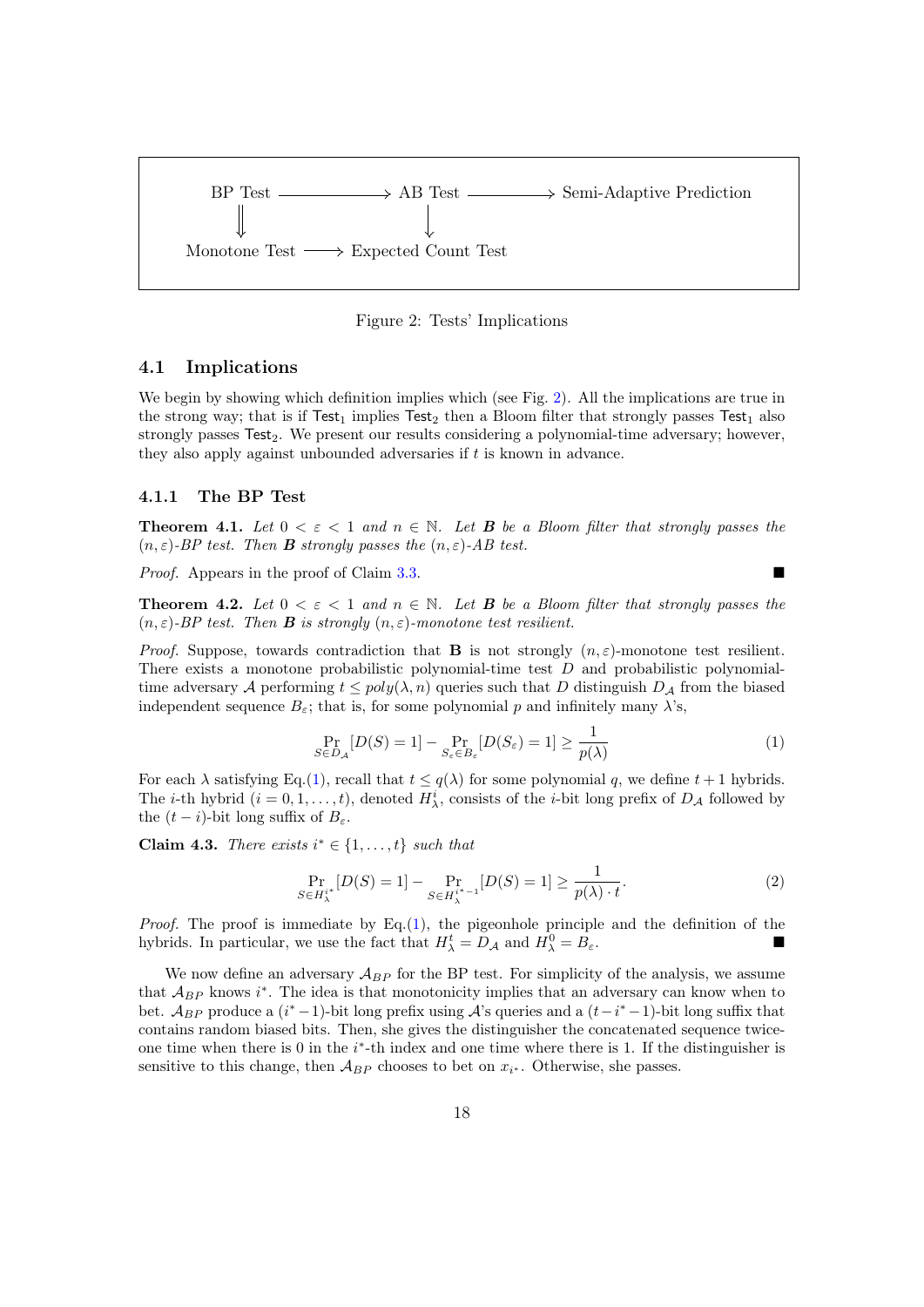### Adversary  $A_{BP}$

- 1. Set  $i = i^*$
- 2. Run A for  $i-1$  queries  $x_1, \ldots, x_{i-1}$ . For each  $j \in [i-1]$  let  $y_j = \mathbf{B}(S, x_j)$ .
- 3. Select  $r_{i+1}, \ldots, r_t$  independently with bias  $\varepsilon$  in  $\{0, 1\}$  (Pr[ $r_i = 1$ ] =  $\varepsilon$ ).
- 4. If  $D(y_1, \ldots, y_{i-1}, 1, r_{i+1}, \ldots, r_t) \neq D(y_1, \ldots, y_{i-1}, 0, r_{i+1}, \ldots, r_t)$ , then bet  $b = 1$  and output  $\mathcal{A}$ 's *i*th query  $x_i$ .
- 5. Else, pass:  $b = 0$  (meaning, the adversary does not bet in any round)

Define the set of the sequences

 $\mathsf{BET}_i = \{y_1, \ldots, y_{i-1}, r_{i+1}, \ldots, r_t \mid D(y_1, \ldots, y_{i-1}, 1, r_{i+1}, \ldots, r_t) \neq D(y_1, \ldots, y_{i-1}, 0, r_{i+1}, \ldots, r_t)\}\$ and

 $\text{ONE}_i = \{y_1, \ldots, y_{i-1}, r_{i+1}, \ldots, r_t \mid D(y_1, \ldots, y_{i-1}, 1, r_{i+1}, \ldots, r_t) = D(y_1, \ldots, y_{i-1}, 0, r_{i+1}, \ldots, r_t) = 1\}$ 

By the monotonicity of  $D$  we have that if

$$
D(y_1,\ldots,y_{i-1},1,r_{i+1},\ldots,r_t) \neq D(y_1,\ldots,y_{i-1},0,r_{i+1},\ldots,r_t),
$$

then  $D(y_1, \ldots, y_{i-1}, 1, r_{i+1}, \ldots, r_t) = 1$  and  $D(y_1, \ldots, y_{i-1}, 0, r_{i+1}, \ldots, r_t) = 0$ . Using these notations we have:

$$
\Pr_{S \in H_{\lambda}^{i*}}[D(S) = 1] = \Pr[y_1, \dots, y_{i^* - 1}, r_{i^* + 1}, \dots, r_t \in \text{BET}_{i^*} \land x_{i^*} \text{ is FP}] + \Pr[y_1, \dots, y_{i^* - 1}, r_{i^* + 1}, \dots, r_t \in \text{ONE}_{i^*}]
$$

and,

$$
\Pr_{S \in H_{\lambda}^{i^*-1}}[D(S) = 1] = \varepsilon \cdot \Pr[y_1, \dots, y_{i^*-1}, r_{i^*+1}, \dots, r_t \in \text{BET}_{i^*}] + \Pr[y_1, \dots, y_{i^*-1}, r_{i^*+1}, \dots, r_t \in \text{ONE}_{i^*}],
$$

where the probabilities are over the internal randomness of  $\bf{B}$  and  $\bf{A}$  and the biased coin flips. Combining the above with  $Eq.(2)$  $Eq.(2)$  we get:

$$
\frac{1}{p(\lambda) \cdot t} \le \Pr_{S \in H_{\lambda}^{i*}} [D(S) = 1] - \Pr_{S \in H_{\lambda}^{i*-1}} [D(S) = 1]
$$
  
= Pr[y<sub>1</sub>,..., y<sub>i\*-1</sub>, r<sub>i\*+1</sub>,..., r<sub>t</sub>  $\in$  BET<sub>i\*</sub>  $\wedge$  x<sub>i\*</sub> is FP]  
-  $\varepsilon \cdot$  Pr[y<sub>1</sub>,..., y<sub>i\*-1</sub>, r<sub>i\*+1</sub>,..., r<sub>t</sub>  $\in$  BET<sub>i\*</sub>].

Hence we get that the probability that  $\mathcal{A}_{BP}$  bets is non-negligible:

$$
\Pr[b=1]=\Pr[y_1,\ldots,y_{i^*-1},r_{i^*+1},\ldots,r_t\in\mathsf{BET}_{i^*}]\geq \frac{1}{p(\lambda)\cdot t\cdot(1-\varepsilon)},
$$

and the probability that  $\mathcal{A}_{BP}$  outputs a false positive element, when she bets, is noticeably greater than  $\varepsilon$ :

$$
\Pr[x_{i^*} \text{ is FP } | b = 1] = \Pr[x_{i^*} \text{ is FP } | y_1, \dots, y_{i^* - 1}, r_{i^* + 1}, \dots, r_t \in \text{BET}_{i^*}]
$$
\n
$$
= \frac{\Pr[x_{i^*} \text{ is FP } \land y_1, \dots, y_{i^* - 1}, r_{i^* + 1}, \dots, r_t \in \text{BET}_{i^*}]}{\Pr[y_1, \dots, y_{i^* - 1}, r_{i^* + 1}, \dots, r_t \in \text{BET}_{i^*}]} \ge \frac{1}{p(\lambda) \cdot t} + \varepsilon.
$$

Therefore the expected profit of  $\mathcal{A}_{BP}$  is noticeably greater then 0.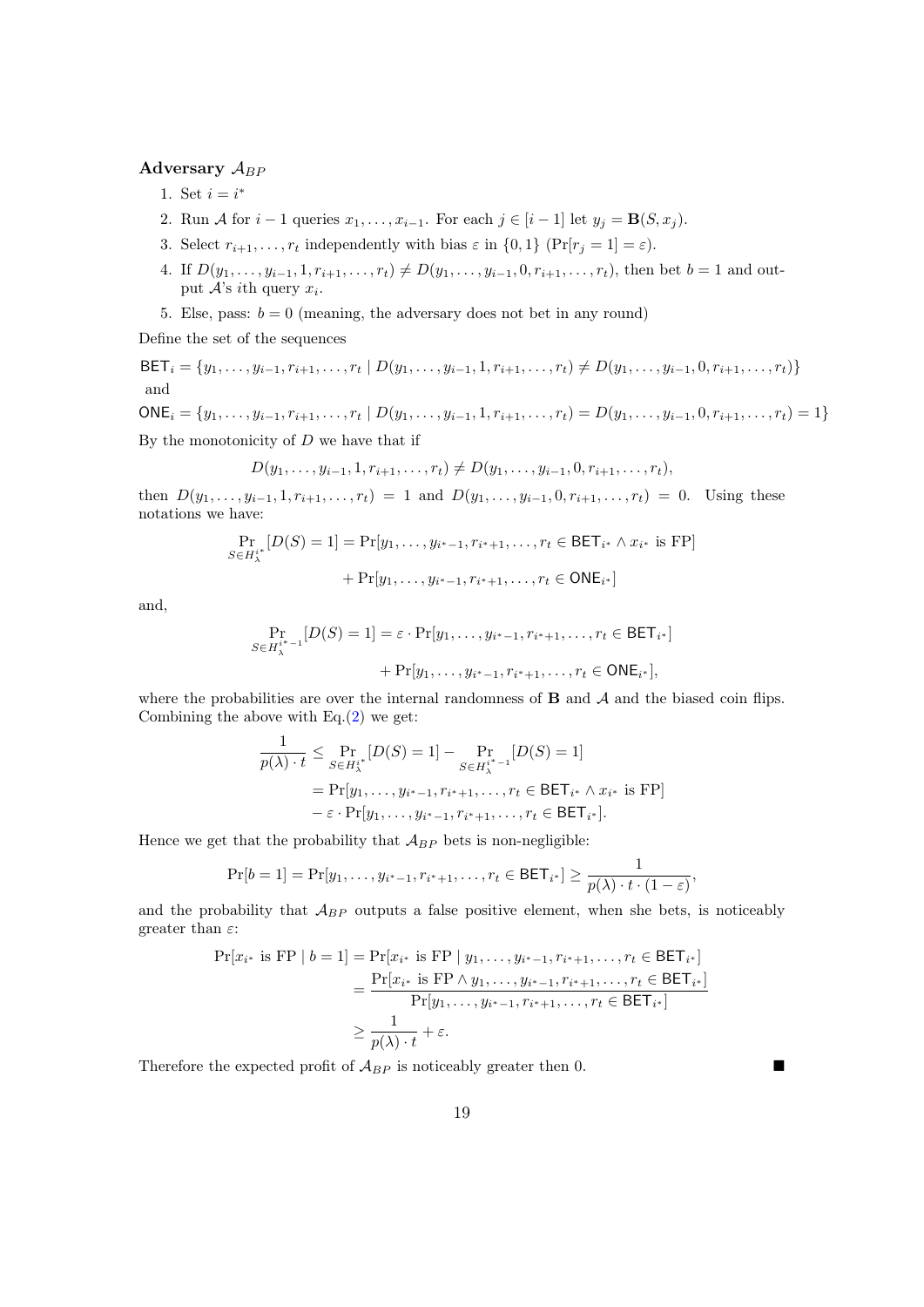### 4.1.2 The AB Test

<span id="page-19-1"></span>**Theorem 4.4.** Let  $0 < \varepsilon < 1$  and  $n \in \mathbb{N}$ . Let **B** be a Bloom filter that strongly passes the  $(n, \varepsilon)$ -AB test. Then **B** strongly passes the  $(n, \varepsilon)$ -expected count test.

*Proof.* Let  $0 < \varepsilon < 1$ ,  $n \in \mathbb{N}$  and let **B** be a Bloom filter that strongly passes the  $(n, \varepsilon)$ -AB test. Assume, by contradiction, that **B** does not strongly passes the  $(n, \varepsilon)$ -expected count test. Meaning there exists a PPT adversary A that makes at most  $t \leq poly(\lambda, n)$  queries, a polynomial  $p(\cdot)$  such that for infinitely many  $\lambda$ 's

$$
\mathbb{E}[\# \mathsf{FP}_t] \ge \varepsilon \cdot t + \frac{1}{p(\lambda)}.
$$

For convenience we assume that the queries were distinct. We use  $A$  to build an adversary  $A'$ that causes **B** to fail in the  $(n, t, \varepsilon)$ -AB test.

### Adversary  $A'$

- 1. Choose a random number  $j \in [t]$ .
- 2. Runs  $\mathcal A$  for  $j-1$  queries using oracle access to **B**.
- 3. Output  $x_i$ .

Observe that

$$
\mathbb{E}[\# \mathsf{FP}_t] = \mathbb{E}\left[\sum_{i=1}^t \mathbb{1}_{\{x_i \text{ is FP}\}}\right] = \sum_{i=1}^t \Pr[x_i \text{ is FP}].
$$

Then,

$$
\Pr[\mathsf{ABTest}_{\mathcal{A}',t}(\lambda) = 1] = \frac{\sum_{i=1}^{t} \Pr[x_i \text{ is } \mathsf{FP}]}{t} \ge \varepsilon + \frac{1}{p(\lambda)t} \ge \varepsilon + \frac{1}{q(\lambda)},
$$

for some polynomial  $q(\cdot)$ , where in the last inequality we used the fact that  $t \leq poly(\lambda, n)$ .

<span id="page-19-0"></span>**Theorem 4.5.** Let  $0 < \varepsilon < 1$  and  $n \in \mathbb{N}$ . Let **B** be a Bloom filter that strongly passes the  $(n, \varepsilon)$ -AB test. Then **B** is strongly  $(n, \varepsilon)$ -semi-adaptive prediction resilient.

■

Proof. Immediate by definition: semi-adaptive prediction resilience is a special case of the AB test with non-adaptive queries.

### 4.1.3 The Monotone Test

<span id="page-19-2"></span>**Theorem 4.6.** Let  $0 < \varepsilon < 1$  and  $n \in \mathbb{N}$ . Let **B** be a strongly  $(n, \varepsilon)$ -monotone test resilient Bloom filter. Then **B** strongly passes the  $(n, \varepsilon)$ -expected count test.

*Proof.* Let  $0 < \varepsilon < 1$ ,  $n \in \mathbb{N}$  and let **B** be a strongly  $(n, \varepsilon)$ -monotone test resilient Bloom filter. Assume, by contradiction, that **B** does not strongly passes the  $(n, \varepsilon)$ -expected count test. Meaning there exists a PPT adversary A that makes at most  $t \leq poly(\lambda, n)$  queries, a polynomial  $p(\cdot)$  such that for infinitely many  $\lambda$ 's

$$
\mathbb{E}[\# \mathsf{FP}_t] \ge \varepsilon \cdot t + \frac{1}{p(\lambda)}.
$$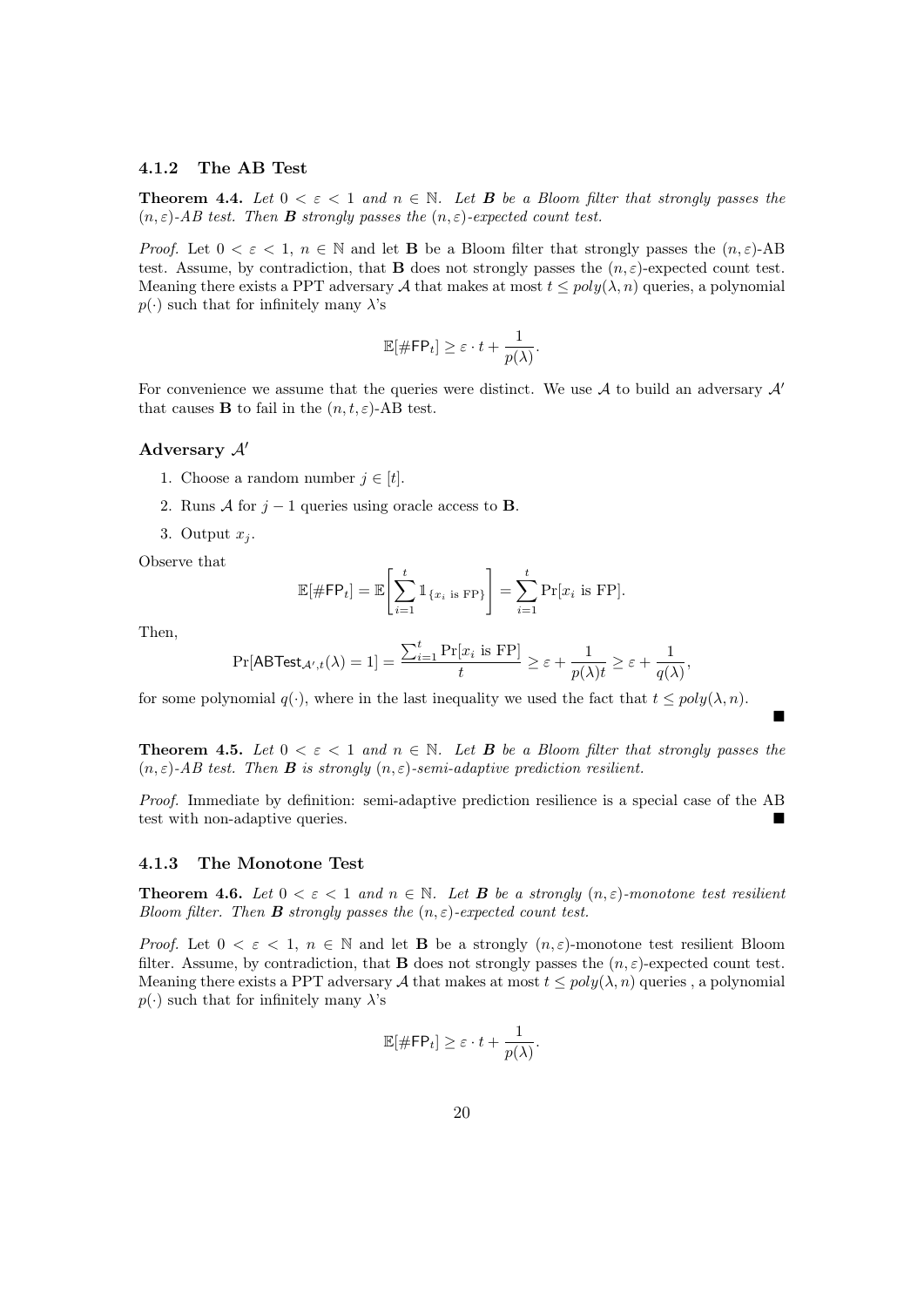

<span id="page-20-2"></span>Figure 3: Separations

Therefore, there must exist  $1 \leq j \leq t$  s.t. for infinitely many  $\lambda$ 's

$$
\Pr[x_j \text{ is FP}] \ge \varepsilon + \frac{1}{p(\lambda)t} \ge \varepsilon + \frac{1}{q(\lambda)}.
$$

where in the right inequality we used the fact that  $t \leq poly(\lambda, n)$ . For every  $j \in [t]$ , we define a monotone test,

$$
D_j = \begin{cases} 1, & \text{if the } j\text{-th index in the sequence is 1,} \\ 0, & \text{else.} \end{cases}
$$

We show that **B** fails the test  $D_i$ , meaning it is not strongly  $(n, \varepsilon)$ -monotone test resilient. Indeed,

$$
\Pr_{S \in D_{\mathcal{A}}}[D_j(S) = 1] - \Pr_{S_{\varepsilon} \in B_{\varepsilon}}[D_j(S_{\varepsilon}) = 1] \geq \varepsilon + \frac{1}{q(\lambda)} - \varepsilon = \frac{1}{q(\lambda)},
$$
 as desired.

### <span id="page-20-0"></span>4.2 Separations

Next, we show separations between the different tests (see Fig. [3\)](#page-20-2); that is, to show a separation between Test<sub>1</sub> and Test<sub>2</sub> we present a construction of a Bloom filter that strongly passes Test<sub>1</sub> but does not strongly pass Test<sub>2</sub>.

### 4.2.1 AB Test

<span id="page-20-1"></span>Theorem 4.7. Let  $0 < \varepsilon < 1$  and  $n \in \mathbb{N}$ .

- 1. Assuming the existence of one-way functions, then there exists a non-trivial Bloom filter **B** that strongly passes the  $(n, \varepsilon)$ -AB test and does not strongly pass the  $(n, \delta)$ -BP test for any  $0 < \delta < 1$ .
- 2. If t is known in advance, then there exists a non-trivial Bloom filter  $\bf{B}$  that passes the  $(n, t, \varepsilon)$ -AB test and does not pass the  $(n, t, \delta)$ -BP test for any  $0 < \delta < 1$ .

*Proof.* Let  $0 < \varepsilon_1 < 1$ ,  $n \in \mathbb{N}$ . First, assume that t is unknown and unbounded. To have a Bloom filter that strongly passes the  $(n, \varepsilon_1)$ -AB test, we need to use Naor and Yogev construction that uses one-way functions—using that, and we have a Bloom filter B that strongly passes the  $(n, \varepsilon_1)$ -AB test. Let  $0 < \varepsilon_2 < 1$ . We consider the following Bloom filter **B'**:

$$
\mathbf{B}'(S,\cdot) \equiv \begin{cases} 1, & \text{w.p. } \varepsilon_2, \\ \mathbf{B}(S,\cdot), & \text{w.p. } 1 - \varepsilon_2. \end{cases}
$$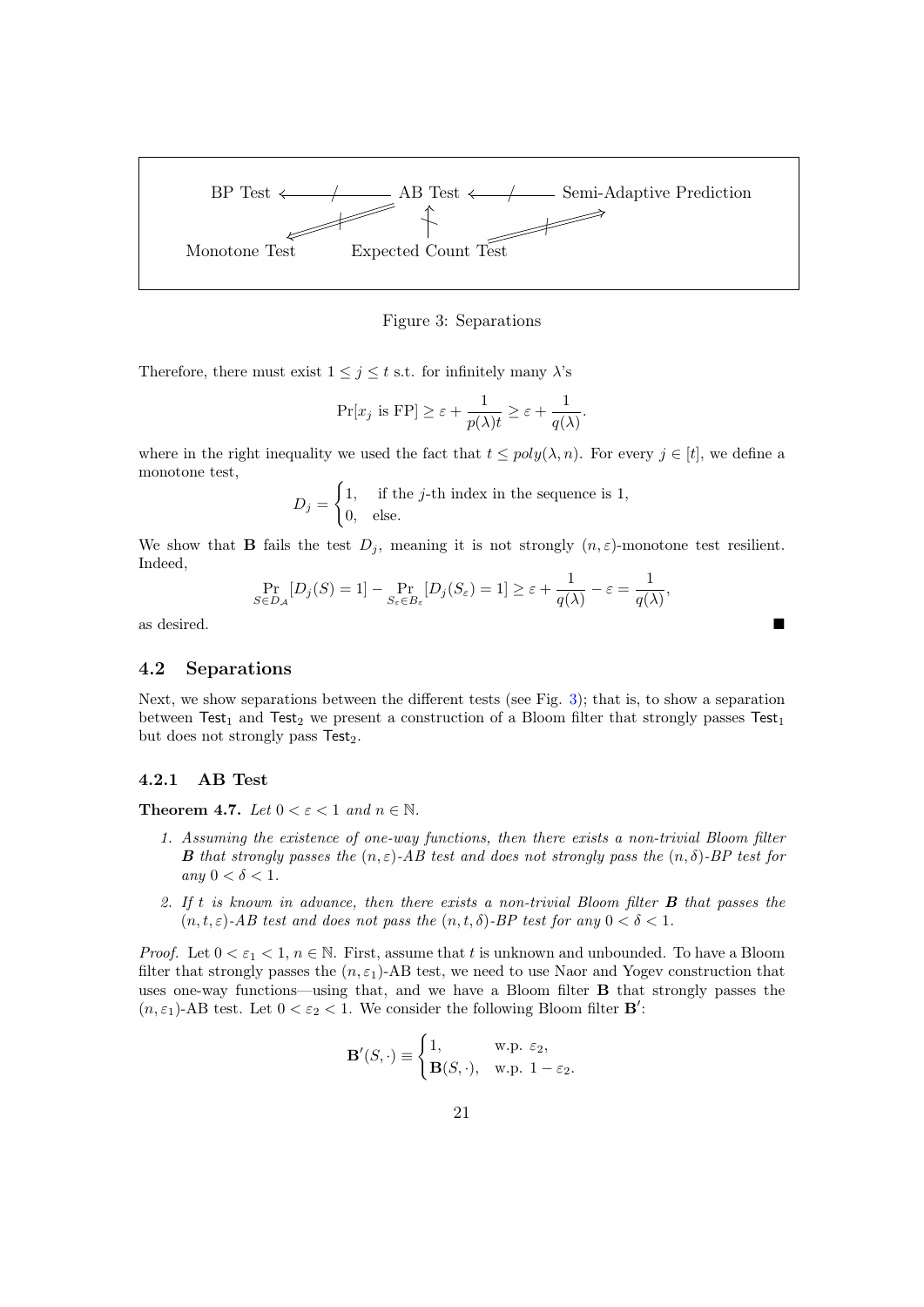That is, in the setup phase  $B'$  flips a coin with bias  $\varepsilon_2$  to decide whether it always answers 1 (regardless of the input) or always answers as **B**. Let  $\varepsilon = \varepsilon_2 + (1-\varepsilon_2) \cdot \varepsilon_1$ . The probability of false positive in **B'** equals  $\varepsilon$ ; meaning **B'** is an  $(n, \varepsilon)$ -Bloom filter. Moreover, for all  $t \leq poly(\lambda, n)$ , **B'** passes the  $(n, t, \varepsilon)$ -AB test:

$$
\Pr[\mathsf{ABTest}_{\mathcal{A},t}(\lambda) = 1] = \Pr[x^* \text{ is false positive}]
$$
  
= 
$$
\Pr[\mathbf{B}'(S, \cdot) \equiv 1 \vee \mathbf{B}'(S, x^*) \equiv \mathbf{B}(S, x^*) = 1] \le \varepsilon_2 + \varepsilon_1 \cdot (1 - \varepsilon_2) = \varepsilon,
$$

where in the inequality we used the fact that **B** strongly passes the  $(n, \varepsilon_1)$ -AB test. We show that **B** does not strongly passes the  $(n, \delta)$ -BP test for any  $0 < \delta < 1$ . Let  $t \leq poly(\lambda, n)$ . We describe an adversary A that causes  $\mathbf{B}'$  to fail in the  $(n, t, \delta)$ -BP test. A queries random elements in  $U \setminus S$  to check if we are in the "all 1" case where all the elements are false positive. If all the queries are indeed false positives, then with high probability, we are in the "all 1" case and  $A$ bets on a random element. Otherwise, she passes. Formally,

#### Adversary A

- 1. Choose a random set  $S \subset U$  of size n.
- 2. For  $i \in [t]$ :
	- (a) Query independent random elements  $x_i \in U \setminus S$ .
- 3. If for all  $i \in [t]$ :  $\mathbf{B}'(S, x_i) = 1$  (i.e., all the queried elements are false positive), choose a random element  $x^*$  and output  $(b = 1, x^*)$  (bet).
- 4. Otherwise, set  $b = 0$  (pass).

First, note that the probability that  $A$  bets is non-negligible:

 $Pr[\mathcal{A} \text{ bets}] \geq Pr[\mathcal{A} \text{ bets} | \mathbf{B}' \equiv 1] \cdot Pr[\mathbf{B}' \equiv 1] \geq 1 \cdot \varepsilon_2.$ 

Now, assume that  $A$  chooses to bet (i.e., all the queries in step 2 are false-positive elements). Consider the following three cases:

- 1. We are in the "all 1" case. In this case, the profit is  $1/\delta$ .
- 2. We are not in the "all 1" case, and the false positive rate is greater or equal to  $\delta$ . In this case, the profit is non-negative.
- 3. Otherwise, the profit is negative, but this happens with probability  $\delta^t$  (wheih is a very small probability for sufficiently large  $t$ <sup>[11](#page-21-1)</sup>.

Summing up the above cases, we get that the expected profit of  $A$  is noticeably greater than 0, meaning **B** does not strongly pass the  $(n, \delta)$ -BP test.

If t is known in advance, we use Naor and Yogev construction of Bloom filter that passes the  $(n, t, \varepsilon_1)$ -AB test against unbounded adversaries. The above proof holds for this specific t.

■

<span id="page-21-0"></span>Theorem 4.8. Let  $0 < \varepsilon < 1$  and  $n \in \mathbb{N}$ .

<span id="page-21-1"></span><sup>&</sup>lt;sup>11</sup>Any  $(n, \varepsilon)$  Bloom filter is robust when the number of queries is small. Therefore, if t is not large enough, it is not interesting.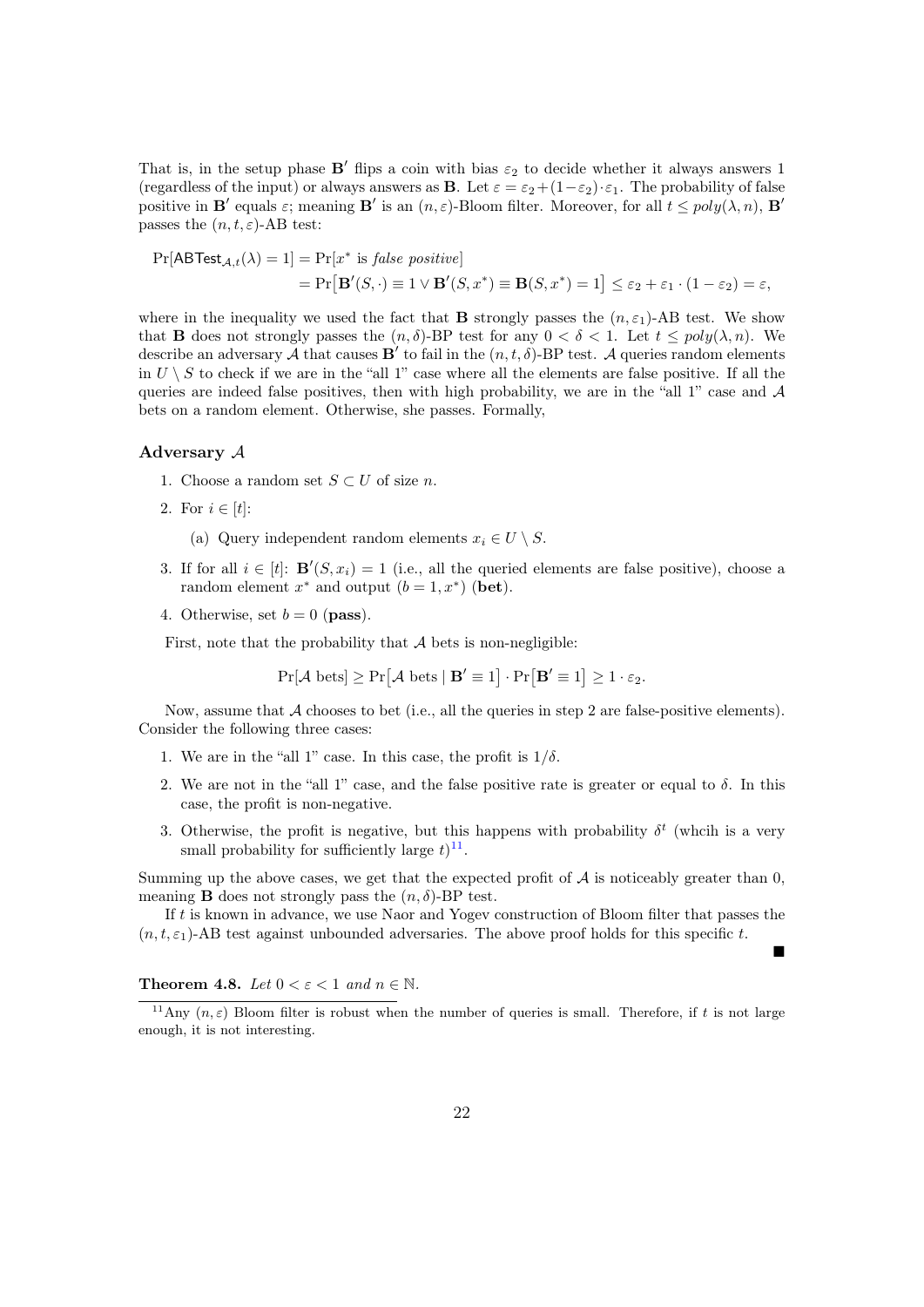- 1. Assuming the existence of one-way functions, then there exists a non-trivial Bloom filter **B** that strongly passes the  $(n, \varepsilon)$ -AB test and is not strongly  $(n, \delta)$ -monotone test resilient for any  $0 < \delta < 1$ .
- 2. If t is known in advance, then there exists a non-trivial Bloom filter  $\bf{B}$  that passes the  $(n, t, \varepsilon)$ -AB test and is not strongly  $(n, t, \delta)$ -monotone test resilient for any  $0 < \delta < 1$ .

*Proof.* Let  $0 < \varepsilon_1 < 1$ ,  $0 < \varepsilon_2 < 1$  and  $0 < \delta < 1$ . We use the Bloom filter **B'** defined in the proof of Theorem [4.7.](#page-20-1) We show that  $B'$  is not monotone test resilient by proving it fails the FP's count distinguisher, denoted by  $D_w$  (for some  $w < t$ ). Recall,

> $D_w =$  $\int 1$ , if #1 in the input sequence is greater than w, 0, otherwise.

We define adversary  $A$  as follow:

#### Adversary A

- 1. Choose a random set  $S \subset U$  of size n.
- 2. For  $i \in [t]$ :
	- (a) Query independent random elements  $x_i \in U \setminus S$ .

Observe that with probability at least  $\varepsilon_2$  A can achieve as many false positives as she wants (w.p.  $\varepsilon_2$  all the queries are false positives). Meaning for any  $t \leq poly(\lambda, n)$  we have

$$
\Pr_{S \in D_{\mathcal{A}}}[D_{t-1}(S) = 1] = \Pr[\# \mathsf{FP}_t > t-1] \ge \varepsilon_2.
$$

On the other hand,

$$
\Pr_{S_{\delta} \in B_{\delta}}[D_{t-1}(S_{\delta}) = 1] = \delta^{t}
$$

Therefore,

$$
\Pr_{S \in D_{\mathcal{A}}}[D_{t-1}(S) = 1] - \Pr_{S_{\delta} \in B_{\delta}}[D_{t-1}(S_{\delta}) = 1] \ge \varepsilon_2 - \delta^{t} \ge \frac{1}{p(\lambda)},
$$

■

for some polynomial  $p(\cdot)$  and sufficiently large t.

### 4.2.2 Expected Count Test

<span id="page-22-0"></span>**Theorem 4.9.** There exists a Bloom filter **B** that strongly passes the  $(n, \varepsilon)$ -expected count test, for some  $0 < \varepsilon < 1$ ,  $n \in \mathbb{N}$ , and is not strongly  $(n, \delta)$ -semi-adaptive prediction resilient for any  $0 < \delta < 1$ .

*Proof.* Let  $0 < \varepsilon_1 < 1$ ,  $n \in \mathbb{N}$  and  $0 < \delta < 1$ . We partition the universe into disjoint blocks of size  $b := \frac{1}{\varepsilon_1}$ . Let **B** be a Bloom filter that stores the set S explicitly (we can modify the construction to work for non-trivial Bloom filters as well). We add "synthetic" false-positive elements to B in the following way: each block has exactly one false positive element (resulting in a false positive probability of  $\varepsilon_1$  for random queries). In order to determine which element is positive in each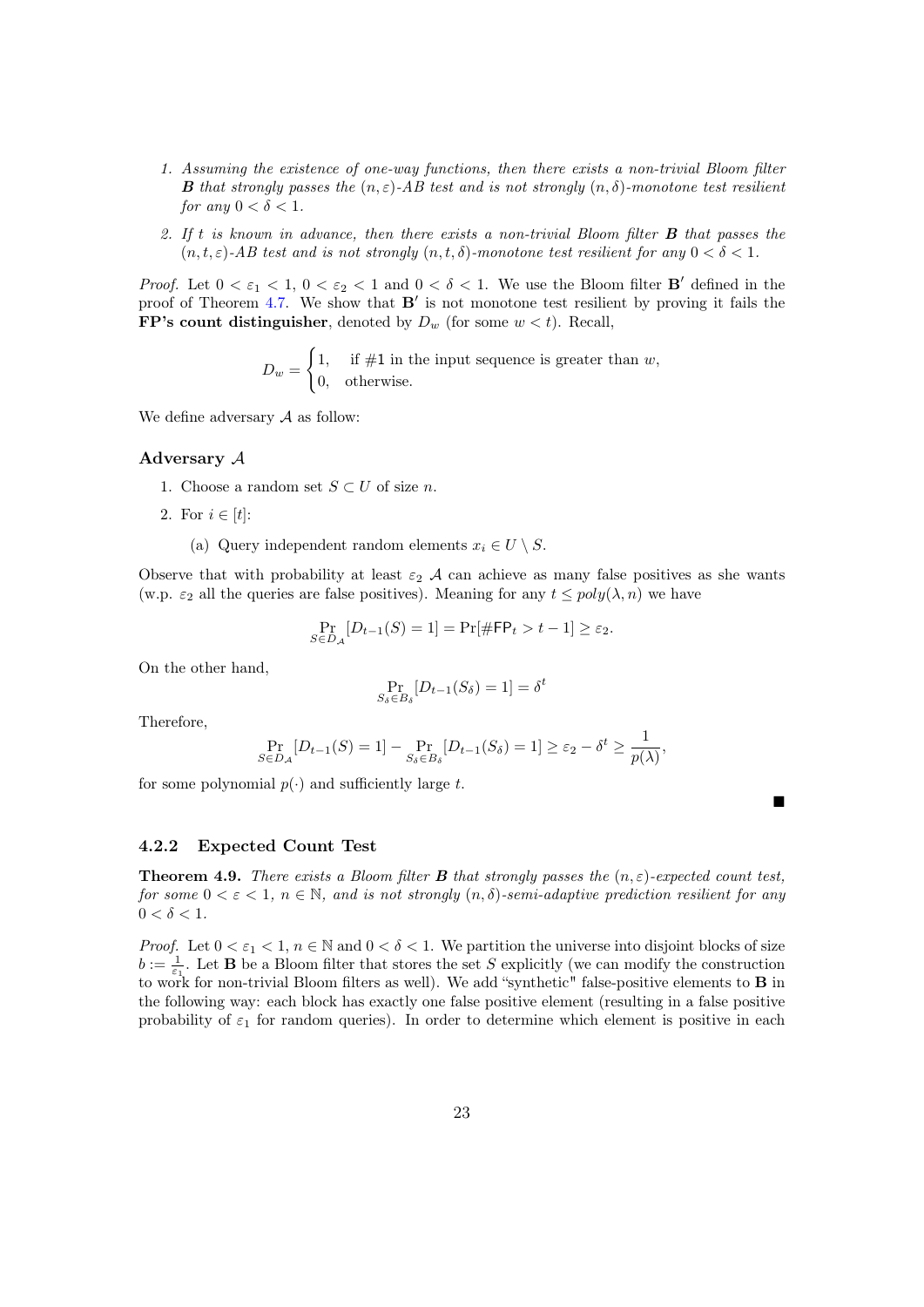set, we use a pseudorandom function<sup>[12](#page-23-1)</sup> PRF. The PRF gets as input the block name and outputs the positive element in the block.

Set  $\varepsilon = \frac{2\varepsilon_1}{1+\varepsilon_1}$ . As we shall see, the resulting Bloom filter **B** strongly passes the  $(n,\varepsilon)$ -expected count test. We first claim that the best strategy for an adversary in order to increase the expected number of false positives is querying each block until she finds the false positive. Consider an adversary A following this strategy and focus on one block. The expected number of queried elements until finding the false positive is  $\frac{b+1}{2}$ . Assume A queries t' blocks (where  $t' \gg b$ ). The false positive rate in this sequence is (with high probability):

$$
\frac{t'}{t'\cdot\frac{b+1}{2}}=\frac{2}{b+1}=\frac{2\varepsilon_1}{1+\varepsilon_1}=\varepsilon.
$$

Now, consider an adversary  $A'$  that uses a different strategy, i.e., she queries blocks and might move on to another block before finding the false positive. Let  $\mathcal{A}''$  be an adversary that follows  $\mathcal{A}$ 's strategy with a slight change: every time  $\mathcal{A}'$  moves on to another block before finding the false-positive,  $\mathcal{A}^{\prime\prime}$  continues querying this block until she finds the false positive. Intuitively, it is better to keep querying an "open" block since we are left with fewer elements. Formally, let us look at all the queries  $A''$  added when continuing querying a block. They are divided into blocks of size at most  $b - 1$ . Hence, the false-positive rate in these added queries, similarly to the above computation, is at least  $2\varepsilon_1 > \varepsilon$ . Now, consider the rest of A''s queries. They either contain blocks that a false positive was found in them or blocks with no false positive. As shown above, the expected number of queried elements before finding a false positive is  $\frac{b+1}{2}$ . Assume that there are  $t_1$  blocks that a false positive was found in them and  $t_2$  blocks with no false positive. In each block, we query at least one element hence the false positive rate in these queries is at most

$$
\frac{t_1}{t_1 \cdot \frac{b+1}{2} + t_2} < \frac{t_1}{t_1 \cdot \frac{b+1}{2}} = \varepsilon.
$$

Since  $2\varepsilon_1 > \varepsilon$ , we get that A can only improve the expected number of false positives of A', as desired.

We conclude that the expected number of false positives in t queries is at most  $\varepsilon t$ , as desired.

On the other hand, **B** is not a strongly  $(n, \varepsilon)$ -semi-adaptive prediction resilient. Let A be an adversary querying  $p(\lambda)$  blocks, for some polynomial  $p(\cdot)$ ; that is, she performs  $t = p(\lambda) \cdot \frac{1}{\varepsilon_1}$ queries. She acts as follows: she queries each block separately. When she gets the response of the Bloom filter on an entire block except for one element and does not see any false positive, she bets on the remaining element. Therefore,

$$
\Pr\big[\mathsf{SemiAdaptiveGame}_{\mathcal{A},t}(\lambda) = 1\big] = 1 - \left(1 - \varepsilon_1\right)^t \geq 1 - \frac{1}{q(\lambda)} \geq \delta + \frac{1}{s(\lambda)},
$$

for sufficiently large  $\lambda$  and some polynomials  $q(\cdot), s(\cdot)$ .

<span id="page-23-0"></span>**Theorem 4.10.** There exists a Bloom filter **B** that strongly passes the  $(n, \varepsilon)$ -expected count test, for some  $0 < \varepsilon < 1$ ,  $n \in \mathbb{N}$ , and does not strongly pass the  $(n, \varepsilon)$ -AB test.

■

■

Proof. Same example as in the proof of Theorem [4.9.](#page-22-0)

<span id="page-23-1"></span><sup>&</sup>lt;sup>12</sup>A pseudorandom function (PRF) is a keyed function F such that  $F_k$  (for key k chosen uniformly at random) is indistinguishable from a truly random function given only oracle access to the function.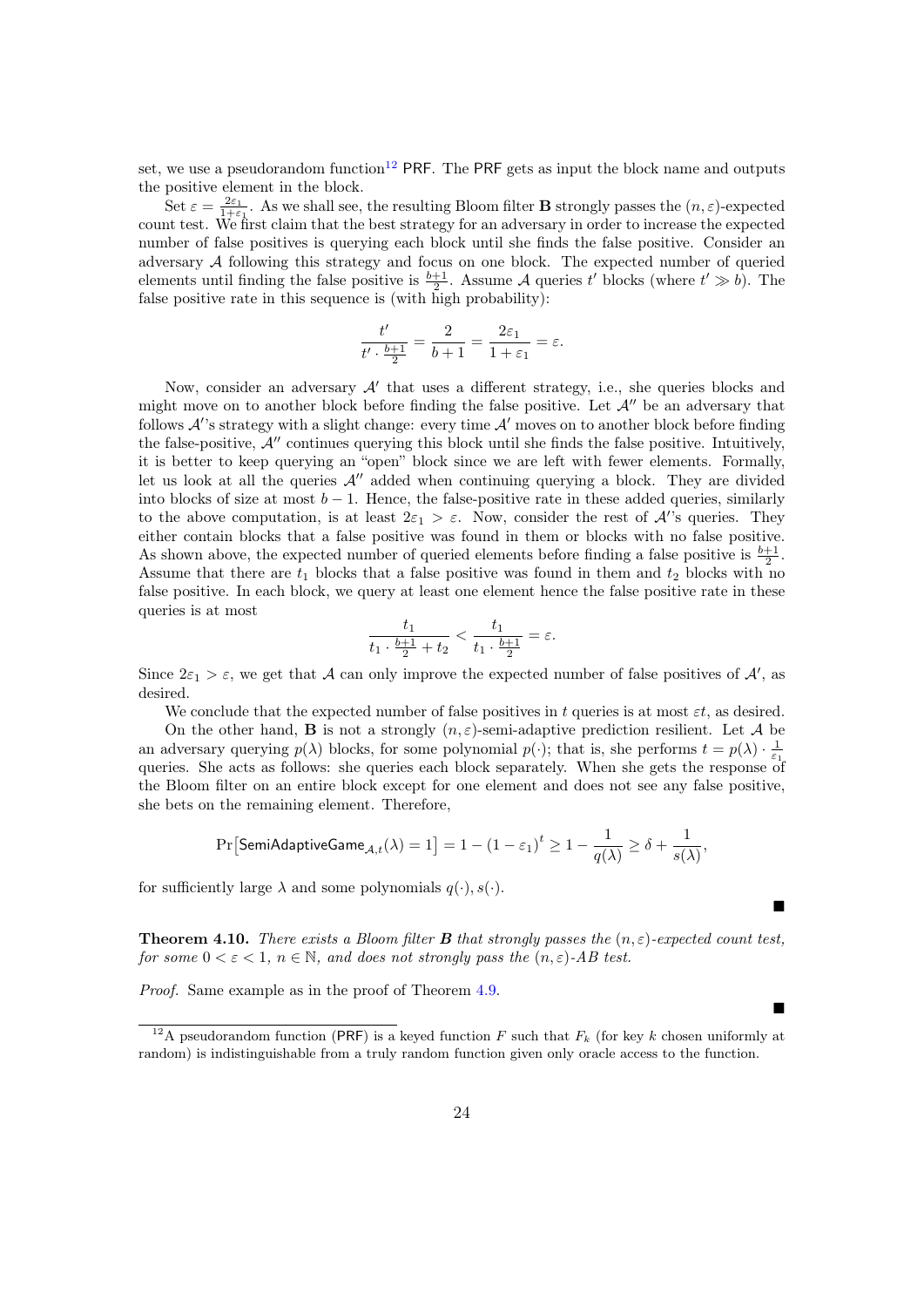#### 4.2.3 Semi-adaptive Prediction Resilient

<span id="page-24-1"></span>Theorem 4.11. Let  $0 < \varepsilon < 1$  and  $n \in \mathbb{N}$ .

- 1. Assuming the existence of one-way functions, then there exists a non-trivial Bloom filter **B** that is strongly  $(n, \varepsilon)$ -semi-adaptive prediction resilient and does not strongly pass the  $(n, \delta)$ -AB test for any  $0 < \delta < 1$ .
- 2. If t is known in advance and sufficiently large, then there exists a non-trivial Bloom filter **B** that is  $(n, t, \varepsilon)$ -semi-adaptive prediction resilient and does not pass the  $(n, t, \delta)$ -AB test for any  $0 < \delta < 1$ .

*Proof.* We construct a Bloom filter  $\bf{B}$  that can only be broken using adaptive queries.  $\bf{B}$  stores one element  $x_{FP}$  to be a false positive. We want to be able to recover  $x_{FP}$  using adaptive queries. We do this in the following way. First, partition the universe into blocks of size  $b = b(\varepsilon) > 4n/\varepsilon$ ; we define a block by its b elements  $x_1, \ldots, x_b$  (the blocks are ordered). We assume the partition is public. Each block encodes a bit in  $\{0, 1\}$  and we want some log u blocks to encode  $x_{\text{FP}}$ . We make sure that adaptivity only can help with finding  $x_{\text{FP}}$ .

Let  $0 < \varepsilon < 1$  and  $n \in \mathbb{N}$ . Let **B** be a Bloom filter that strongly passes the  $(n, \varepsilon/2)$ -AB test (and by Theorem [4.5](#page-19-0) is also strongly  $(n, \varepsilon/2)$ -semi-adaptive prediction resilient), using the appropriate [\[NY15\]](#page-29-1) construction. We build a new Bloom filter **B** using  $\hat{\mathbf{B}}$ . Let  $S \subset U$ ,  $|S| = n$ and let  $\alpha = \{x_1, \ldots, x_b\}$  be a block. We look at  $\hat{\mathbf{B}}(S, x_1), \ldots, \hat{\mathbf{B}}(S, x_b)$  and count the number of positives (ones). We define that the block  $\alpha$  encodes 1 or 0 according to the number of positives in it: if

$$
\varepsilon/2 \cdot b \leq \#1
$$
's in  $\alpha \leq 3\varepsilon/4 \cdot b$ 

then it encodes 1 and 0 otherwise.

We look at the first log u blocks. We choose an element  $x_{\text{FP}} \notin S$  that does not belong to these first blocks. We store it in  $\bf{B}$  to be a false positive. We want the first  $\log u$  blocks to encode  $x_{\text{FP}}$ . In order to do that, we add "synthetic" false-positive elements: we change some of the true negatives to be false positives. We need to make sure that a block contains at most  $3\varepsilon/4 \cdot b$  ones with high probability (to make it possible to change a block that encodes 0 to encode 1). This holds (with high probability) since  $4n/\varepsilon < b \Longleftrightarrow n < \varepsilon/4 \cdot b$ . We store the modified output of the synthetic noise added in the first  $log u$  blocks.

For the query algorithm, on input x, we first check if x belongs to the first  $log u$  blocks. If it does not, then we output  $\mathbf{B}(S, x)$ . Otherwise, we check if it was part of the synthetic noise we add (this must be stored) and we output the value accordingly.

Notice that the only additional memory we need is storing the output on the elements in the first log u blocks which takes at most  $\varepsilon/2 \cdot b \cdot \log u$  bits<sup>[13](#page-24-2)</sup> and to store  $x_{\text{FP}}$  which takes log u bits. **B** is an  $(n, \varepsilon)$ -Bloom filter (in each block we changed at most  $\varepsilon/2 \cdot b$  elements.). With  $t = b \cdot \log u$ an adversary can find the element  $x_{FP}$  that is known to be a false positive before querying: she simply queries the first log u blocks that encode  $x_{FP}$  and outputs  $x_{FP}$ . Meaning, **B** does not pass the  $(n, t, \delta)$ -AB test. However, **B** is strongly  $(n, \varepsilon)$ -semi-adaptive prediction resilient since, in that case, the adversary chooses the queries non-adaptively, so it will not know the encoding of  $x_{\text{FP}}$ .

■

<span id="page-24-2"></span><span id="page-24-0"></span><sup>&</sup>lt;sup>13</sup>Using pseudorandomness we can shrink it even further.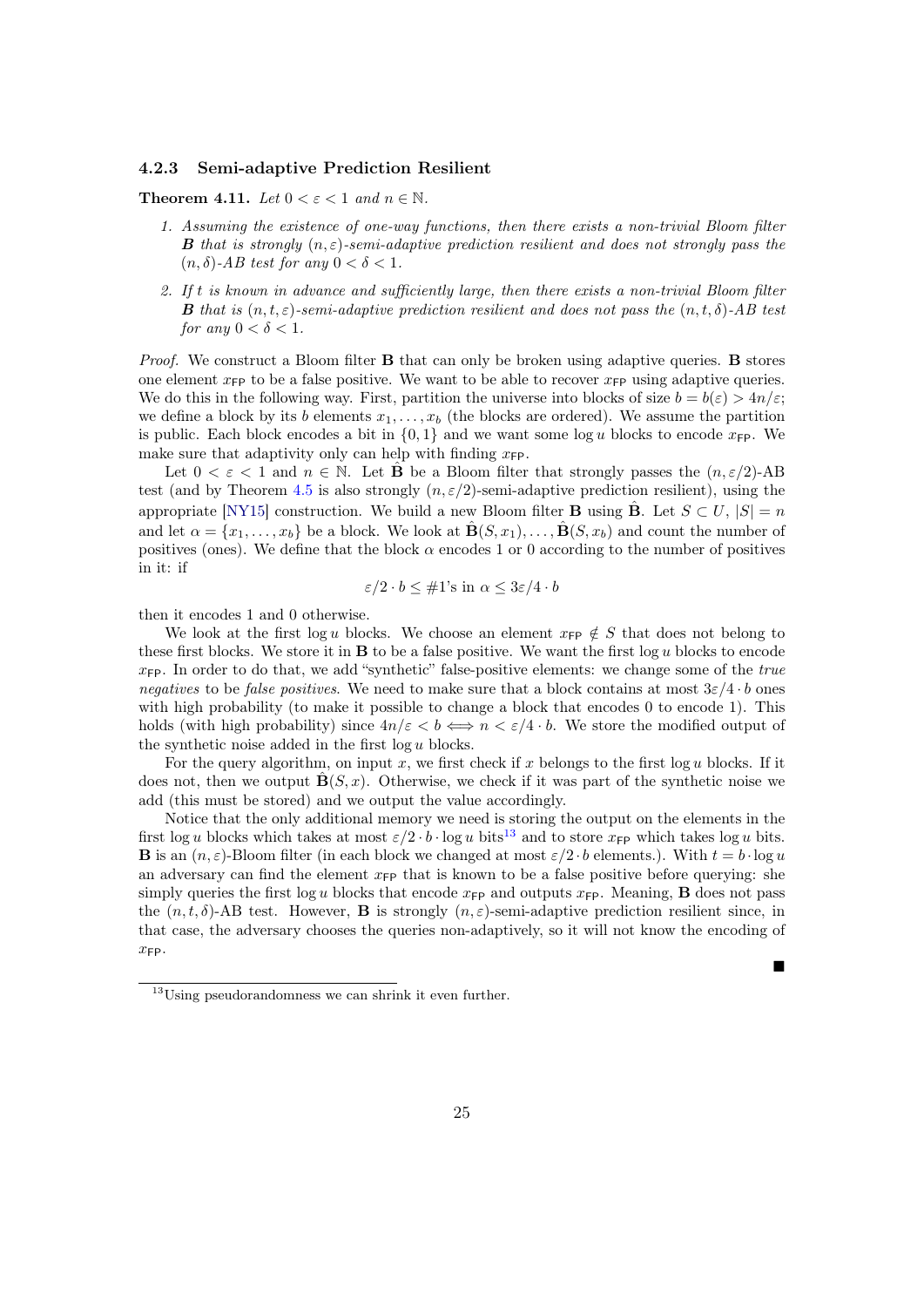## 4.3 Conclusions

We showed that if a Bloom filter passes the BP test, it passes any monotone test. At the same time, this does not necessarily hold for a Bloom filter that passes the AB test, demonstrating that the AB test can miss "bad" events such as clusters of false positives. We also proved that the BP test implies the AB test. Altogether we conclude that passing the BP test guarantees more robust properties, and therefore we suggest using it as a robustness definition.

# <span id="page-25-0"></span>5 Computational Assumptions and One-way Functions

# <span id="page-25-1"></span>5.1 Constructions of Bet-or-Pass Resilient Bloom Filters using Oneway Functions

What we know so far:

The BP Test  $\Longleftarrow$  The AB Test  $\Longleftarrow$  OWF We showed [\[NY15\]](#page-29-1) /

The black arrows are existential equivalence and the blue arrows are definition implication (with the same parameters) or separation. Therefore, if one-way functions do not exist, any non-trivial Bloom filter fails the BP test. We show that the existence of one-way functions also implies Bloom filters that passes the BP test. For that, we show a construction of a Bloom filter that strongly passes the BP test using one-way functions.

Pseudorandom Functions. A pseudorandom function (PRF) is an efficiently computable, keyed function  $F$  that is indistinguishable from a truly random function (given only oracle access to the function). A pseudorandom permutation (PRP) is a pseudorandom function such that  $F$ is a permutation and can be both efficiently computable and efficiently invertible.

We can construct pseudorandom function from any (length-doubling) pseudorandom generators ([\[GGM86\]](#page-29-11)), which in turn can be based on one-way functions. In addition, we can obtain a pseudorandom permutations from pseudorandom functions (i.e., using Luby-Rackoff construction [\[LR88\]](#page-29-12), [\[NR99\]](#page-29-13)).

Constructing Bloom filters That Pass The BP Test. Our starting point is the transformation presented by Naor and Yogev. As mentioned before, they showed that any Bloom filter could be efficiently transformed into a Bloom filter that strongly passes the  $(n, \varepsilon)$ -AB test using approximately the same amount of memory. The idea is simple: adding a layer of a pseudorandom permutation. That is, on input  $x$ , we compute a pseudorandom permutation of  $x$ and send it to the original Bloom filter. The main idea is that we make the queries look random by applying a pseudorandom permutation. Therefore an adversary has no significant advantage in choosing the queries adaptively. Note that the correctness properties remain when using the permutation. We ask if the above transformation also yields a Bloom filter that strongly passes the  $(n, \varepsilon)$ -BP test. However, unlike the AB test, the BP test allows an adversary to pass. This gives rise to two potential attacks:

1. Assume that with some non-negligible probability, all the elements in the universe (excluding the set  $S$ ) are false positives (e.g., the Bloom filter presented in separation [4.7\)](#page-20-1). Applying a pseudorandom permutation, in that case, will make no difference; the adversary presented in separation [4.7](#page-20-1) can still make this Bloom filter to fail the BP test even after adding the PRP layer.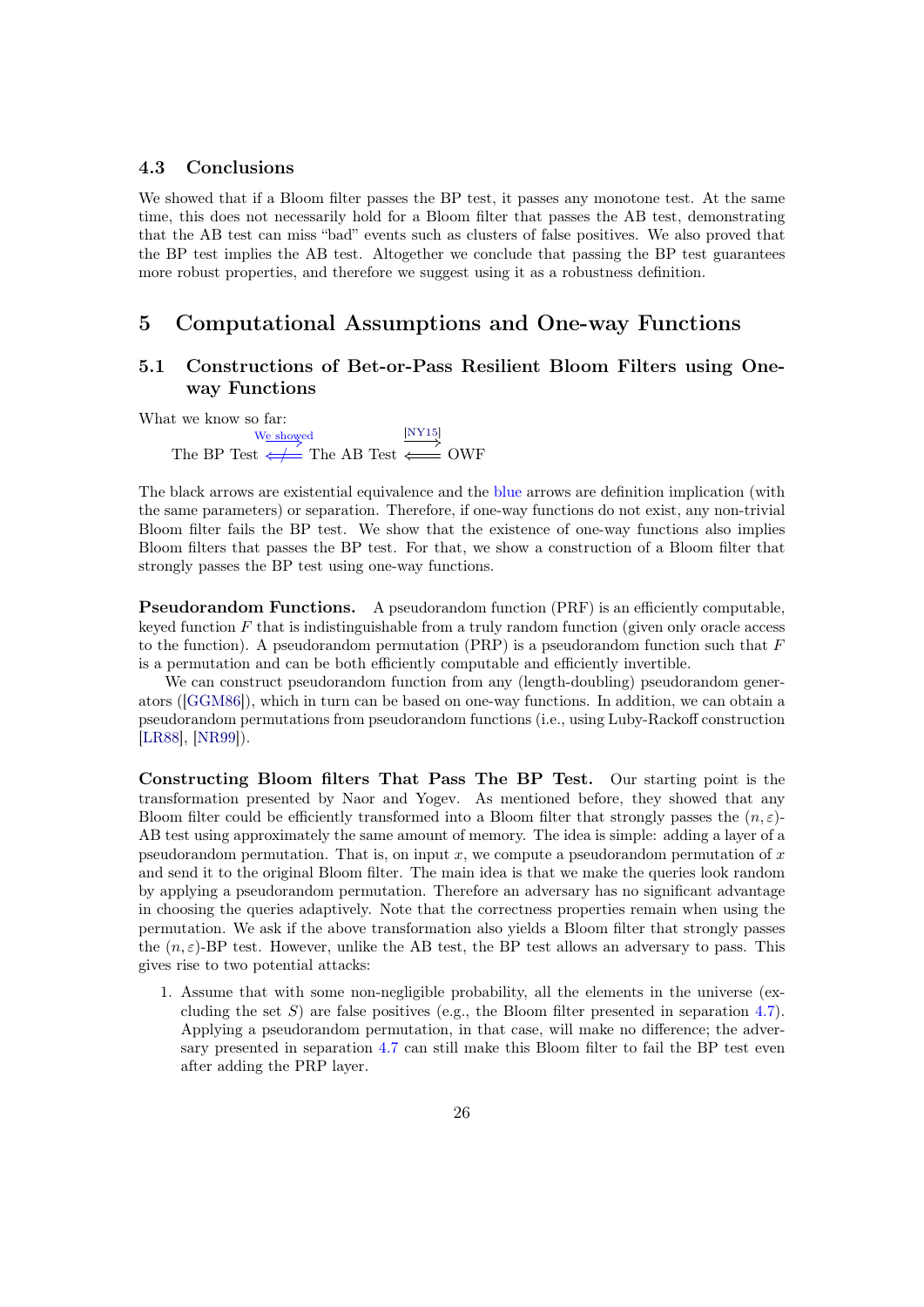2. The universe is of polynomial size, i.e.,  $|u| = poly(\lambda)$  and there exists an attacker that knows the exact number of false positives in the universe (this is not an unreasonable property of some constructions). In this case, the attack includes the adversary querying the entire universe  $U$  except for one element  $x^*$ . Now, based on the number of false positives she has seen so far, she knows with high probability if  $x^*$  is false positive or not and chooses to bet or pass accordingly.

Therefore, we cannot use the transformation of Naor and Yogev when constructing a Bloom filter that passes the BP test. $14$ 

Apart from the above mentioned transformation, Naor and Yogev presented a construction of a Bloom filter **B** that passes the  $(n, t, \varepsilon)$ -AB test against an unbounded adversary and a given number t of queries, for any  $n, t \in \mathbb{N}$  and  $0 < \varepsilon < 1/2$ . As we shall see, this construction is actually also good for the BP-test (when the adversary is limited to  $t$  queries), i.e.  $\bf{B}$  also passes the  $(n, t, \varepsilon)$ -BP test for any  $n, t \in \mathbb{N}$  and  $0 < \varepsilon < 1/2$ .

We use this construction with a slight change to yield a Bloom filter  $B'$  against a *computa*tionally bounded adversary when t is not necessarily known and can be unbounded.

We start by presenting Naor and Yogev's construction (building on Carter et al. [\[CFG](#page-28-3)+78]). They suggested to use a Cuckoo Hashing implementation of dictionary ([\[PR04\]](#page-29-14), [\[Pag08\]](#page-29-15)) to store the set. Roughly speaking, Cuckoo Hashing consists of two tables  $T_1$  and  $T_2$  and two hash functions  $h_1$  and  $h_2$ . Each element x is stored in either  $T_1[h_1(x)]$  or  $T_2[h_2(x)]$ . Instead of storing x in that location a function  $g(x)$  is stored at either  $T_1[h_1(x)]$  or  $T_2[h_2(x)]$ . When doing a lookup of x the values stored in  $T_1[h_1(x)]$  and  $T_2[h_2(x)]$  are compared to  $g(x)$  and a yes is returned iff at least one of them is equal to  $g(x)$ . The range of g is about  $\frac{2}{\varepsilon}$ .

For the hash function  $g: U \mapsto V$ , they used a very high independence function. More formally, they used a family  $G$  of hash functions satisfying that on any set of  $k$  inputs, it behaves like a truly random function with high probability (based on the work of [\[PP08\]](#page-29-16), and [\[DW03\]](#page-29-17)). Note that the guarantee of the function still holds even when the set of queries is chosen adaptively [\[BHKN19\]](#page-28-5). To reduce the memory size further, they use the family G slightly differently. Let  $\ell = O(\log \frac{1}{\varepsilon})$ , and set  $k = O(\frac{t}{\ell})$ . They chose a family G of functions  $g_i$  that outputs a single bit (i.e.,  $V = \{0, 1\}$ ) and defined g to be the concatenation of  $\ell$  independent  $g_i$  functions. Given a query x, they compare  $g(x)$  to the appropriate entries, bit by bit. If the first two bits are equal, they continue to the next bit in a cyclic order. Consider an adversary performing  $t$  queries. Naor and Yogev showed that even though the adversary performs t queries, each of the  $\ell$  different functions  $g_i$  takes part in at most  $O(t/\ell) = k$  queries (with high probability). Hence, each function  $g_i$  still "looks" random on the queried elements. Therefore, we get a Bloom filter **B** that passes the AB test for t queries and uses  $O(n \log \frac{1}{\varepsilon} + t)$  bits of memory.

The security of the scheme is based on the randomness properties of  $g$ . Even if all the values in the tables that have ever been used are known (including the functions  $h_1$  and  $h_2$ ), the value of  $q(x)$  is unknown and is uniform in its range. Therefore the probability that it is equal to the value stored in  $T_1[h_1(x)]$  or  $T_2[h_2(x)]$  is proportional to 2 over the range size which is  $\varepsilon$ .

But this also means that there is no hint that a success is coming, i.e. that for the queried  $x$ the value  $g(x)$  is going to be equal to the values stored in locations  $h_1(x)$  and  $h_2(x)$ . The only possible problem could be that more than  $O(t/\ell) = k$  queries involve some  $g_i$ , but this happens with probability exponentially small in  $k$ . So we conclude that we can use this for the BP-test as well.

Note that t needs to be known in advance in this construction (to set  $k$  and choose appropriate  $G$ ).

<span id="page-26-0"></span> $14$ There may be various approaches to modify the transformation; for instance, test if we are in case 1 and reselect the random bits or combat case 2 by adding as noise false positives.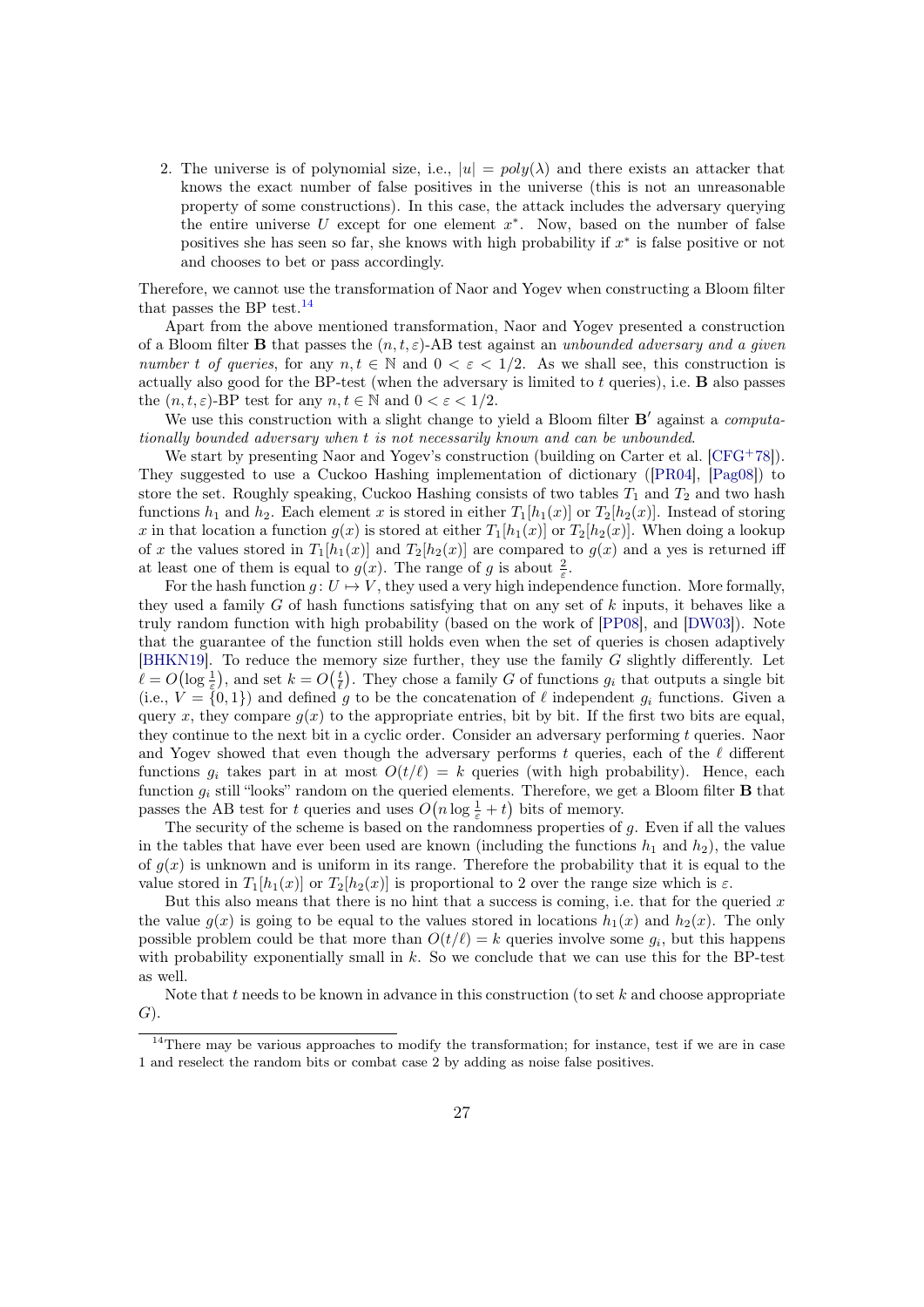To get a Bloom filter **B'** that strongly passes the  $(n, \varepsilon)$ -BP test, we will modify this construction a bit. The idea is simple: for the function q, we use a family of pseudorandom functions. Now, we do not need to set k and the view of q remains random on any set of queried elements (of any size). If the resulting Bloom filter does not pass the BP-test, then this test can be used to distinguish the PRF from a truly random function. We conclude with the following theorem that we have just proved:

**Theorem 5.1.** For any  $n \in \mathbb{N}$ , and  $0 < \varepsilon < 1/2$  there exists a Bloom filter that strongly passes the  $(n, \varepsilon)$ -BP test and uses  $O(n \log \frac{1}{\varepsilon} + \lambda)$  bits of memory. In fact, let **B'** be a Bloom filter as constructed above. Then for any constant  $0 < \varepsilon < 1/2$ , B' strongly passes the  $(n, \varepsilon)$ -BP test and uses  $O(n \log \frac{1}{\varepsilon} + \lambda)$  bits of memory.

Note that it is not known if replacing the hash functions with a PRF in the standard construction of Bloom filters results in a Bloom filter that passes the BP test.

### <span id="page-27-0"></span>5.2 Robust Bloom filters Implying One-way Functions

Naor and Yogev showed that the existence of Bloom filters that strongly pass the AB test implies the existence of one-way functions. Specifically, they showed that if one-way functions do not exist, then any Bloom filter can be "attacked" ( fail in the AB test) with high probability. We ask whether the weaker notion of robustness implies one-way functions. We show that even the weaker notions of the expected count test and semi-adaptive prediction resilience imply one-way functions. Our proofs rely on the proof in [\[NY15\]](#page-29-1) (Theorem 4.1). We suggest some changes to algorithm Attack. We show that with these changes, any Bloom filter does not strongly pass the expected count test and is not strongly semi-adaptive prediction resilient (considering different changes for each case). The changes are marked in blue.

**Theorem 5.2.** Let  $B = (B_1, B_2)$  be any non-trivial Bloom filter of n elements that uses m bits of memory and let  $\varepsilon_0$  be the minimal error of **B**. If one-way functions do not exist, then for any constant  $\varepsilon < 1$ , **B** is not  $(n, t, \varepsilon)$ -expected count test for  $t = O(m/\varepsilon_0)$ .

*Proof.* Similar to Noar and Yogev, we assume  $\varepsilon < 2/3$  (for other values of  $\varepsilon$  the same proof still works with an appropriate adjustment of the constants).

### The Algorithm Attack

- 1. For  $i \in [t]$  sample  $x_i \in U$  uniformly at random and query  $y_i = \mathbf{B}_2(M, x_i)$ .
- 2. Run A on  $(x_1, \ldots, x_t, y_1, \ldots, y_t)$  and  $1^{\lambda}$  to get an inverse  $(S', r', x_1, \ldots, x_t)$ .
- 3. Compute  $M' = \mathbf{B}_1(S', r').$
- 4. Do  $s = \frac{10(\frac{2}{3} \varepsilon_0)t}{\frac{19}{20} \frac{2}{3}}$  times:
	- (a) Do  $k = \frac{200}{\varepsilon_0}$  times: i. Sample  $x \in U \setminus \{x_1, \ldots, x_t\} \cup S$  uniformly at random. ii. If  $\mathbf{B}_2(M',x) = 1$  query x.
		- (b) Query an arbitrary  $x \in U \setminus \{x_1, \ldots, x_t\} \cup S$ .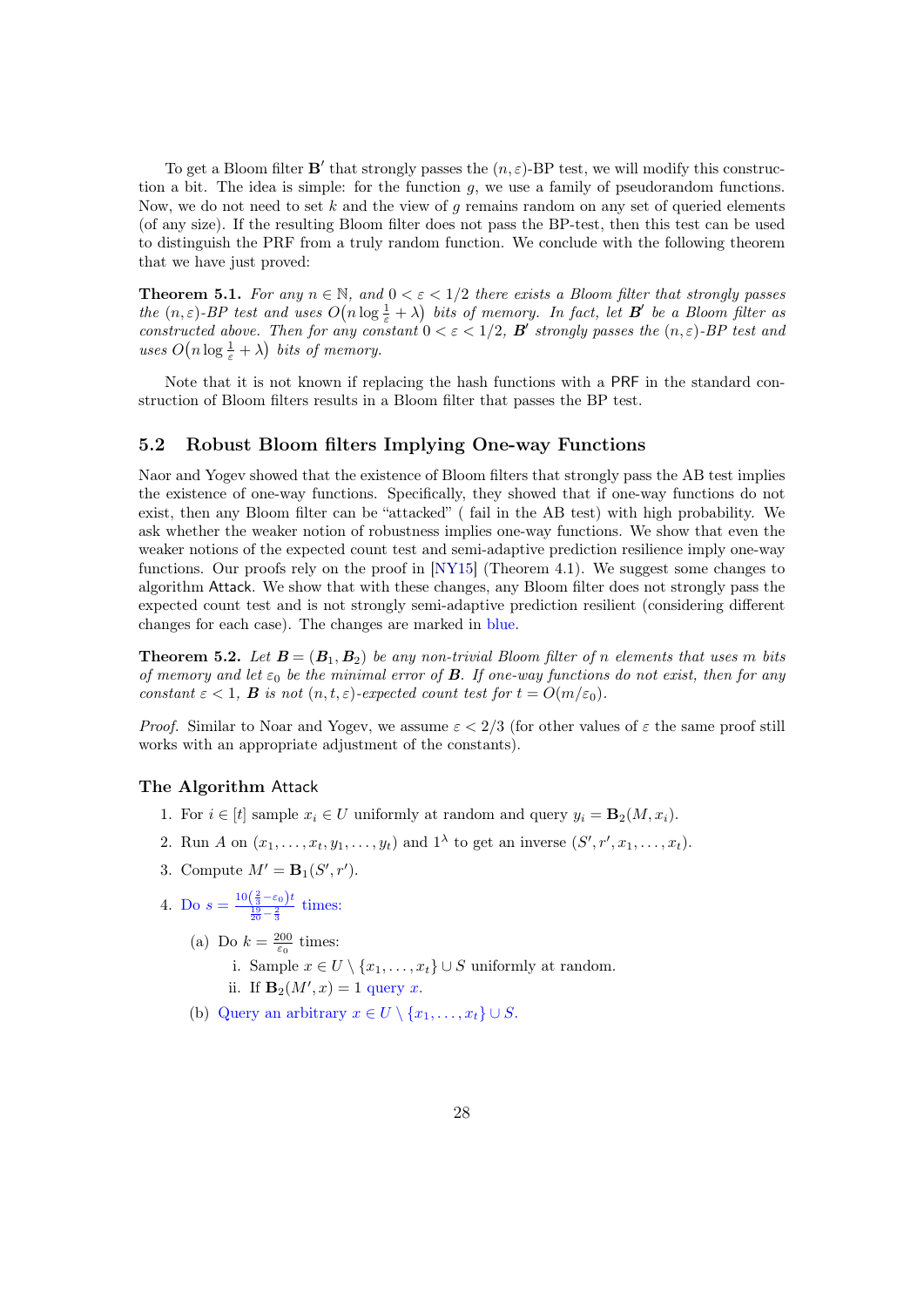We have:

$$
\mathbb{E}\big[\#\mathsf{FP}_{(t+s)}\big] \stackrel{(*)}{\ge} \varepsilon_0 \cdot t + s \cdot \frac{19}{20} \stackrel{(**)}{\ge} \frac{2}{3}\cdot (s+t) > \varepsilon \cdot (s+t)
$$

$$
(*) : \text{From [NY15]}: \text{ Pr}[x \text{ is not FP}] \le \frac{4}{100} + 2^{-n} \underbrace{\le}_{n \ge 7} \frac{1}{20}
$$
\n
$$
(**) : \varepsilon_0 \cdot t + s \cdot \frac{19}{20} > \frac{2}{3} \cdot (s+t) \Longleftrightarrow \left(\varepsilon_0 - \frac{2}{3}\right) \cdot t + \left(\frac{19}{20} - \frac{2}{3}\right) \cdot s > 0 \Longleftrightarrow s > \frac{\left(\frac{2}{3} - \varepsilon_0\right) \cdot t}{\frac{19}{20} - \frac{2}{3}}
$$

**Theorem 5.3.** Let  $B = (B_1, B_2)$  be any non-trivial Bloom filter of n elements that uses m bits of memory and let  $\varepsilon_0$  be the minimal error of **B**. If one-way functions do not exist, then for any constant  $\varepsilon < 1$ , **B** is not  $(n, t, \varepsilon)$ -semi adaptive prediction resilient for  $t = O(m/\varepsilon_0)$ .

Proof. The Algorithm Attack

- 1. For  $i \in [t + \frac{200}{\varepsilon_0}]$  sample  $x_i \in U$  uniformly at random. For  $i \in [t]$ , query  $y_i = \mathbf{B}_2(M, x_i)$ .
- 2. Run A on  $(x_1, \ldots, x_t, y_1, \ldots, y_t)$  and  $1^{\lambda}$  to get an inverse  $(S', r', x_1, \ldots, x_t)$ .
- 3. Compute  $M' = \mathbf{B}_1(S', r').$
- 4. For  $k = 1, ..., \frac{200}{\varepsilon_0}$ :
	- (a) If  $\mathbf{B}_2(M', x_{t+k}) = 1$  output  $t+k$  and HALT.
- <span id="page-28-0"></span>5. Output an arbitrary  $i \in \left[ t+1, t+\frac{200}{\varepsilon_0} \right]$ .

The correctness of the theorem follows immediately from the proof in  $[NY15]$ .

# References

- <span id="page-28-1"></span>[BFG<sup>+</sup>18] Michael A. Bender, Martin Farach-Colton, Mayank Goswami, Rob Johnson, Samuel McCauley, and Shikha Singh. Bloom filters, adaptivity, and the dictionary problem. In FOCS, pages 182–193. IEEE Computer Society, 2018.
- <span id="page-28-5"></span>[BHKN19] Itay Berman, Iftach Haitner, Ilan Komargodski, and Moni Naor. Hardness-preserving reductions via cuckoo hashing. *J. Cryptol.*,  $32(2):361-392$ ,  $2019$ . [doi:10.1007/](https://doi.org/10.1007/s00145-018-9293-0) [s00145-018-9293-0](https://doi.org/10.1007/s00145-018-9293-0).
- <span id="page-28-2"></span>[BJWY21] Omri Ben-Eliezer, Rajesh Jayaram, David P. Woodruff, and Eylon Yogev. A framework for adversarially robust streaming algorithms. SIGMOD Rec.,  $50(1)$ :6-13, 2021.
- <span id="page-28-4"></span>[BLV19] Elette Boyle, Rio LaVigne, and Vinod Vaikuntanathan. Adversarially robust property-preserving hash functions. In ITCS, volume 124 of LIPIcs, pages 16:1– 16:20. Schloss Dagstuhl - Leibniz-Zentrum für Informatik, 2019.
- <span id="page-28-3"></span>[CFG<sup>+</sup>78] Larry Carter, Robert W. Floyd, John Gill, George Markowsky, and Mark N. Wegman. Exact and approximate membership testers. In STOC, pages 59–65. ACM, 1978.